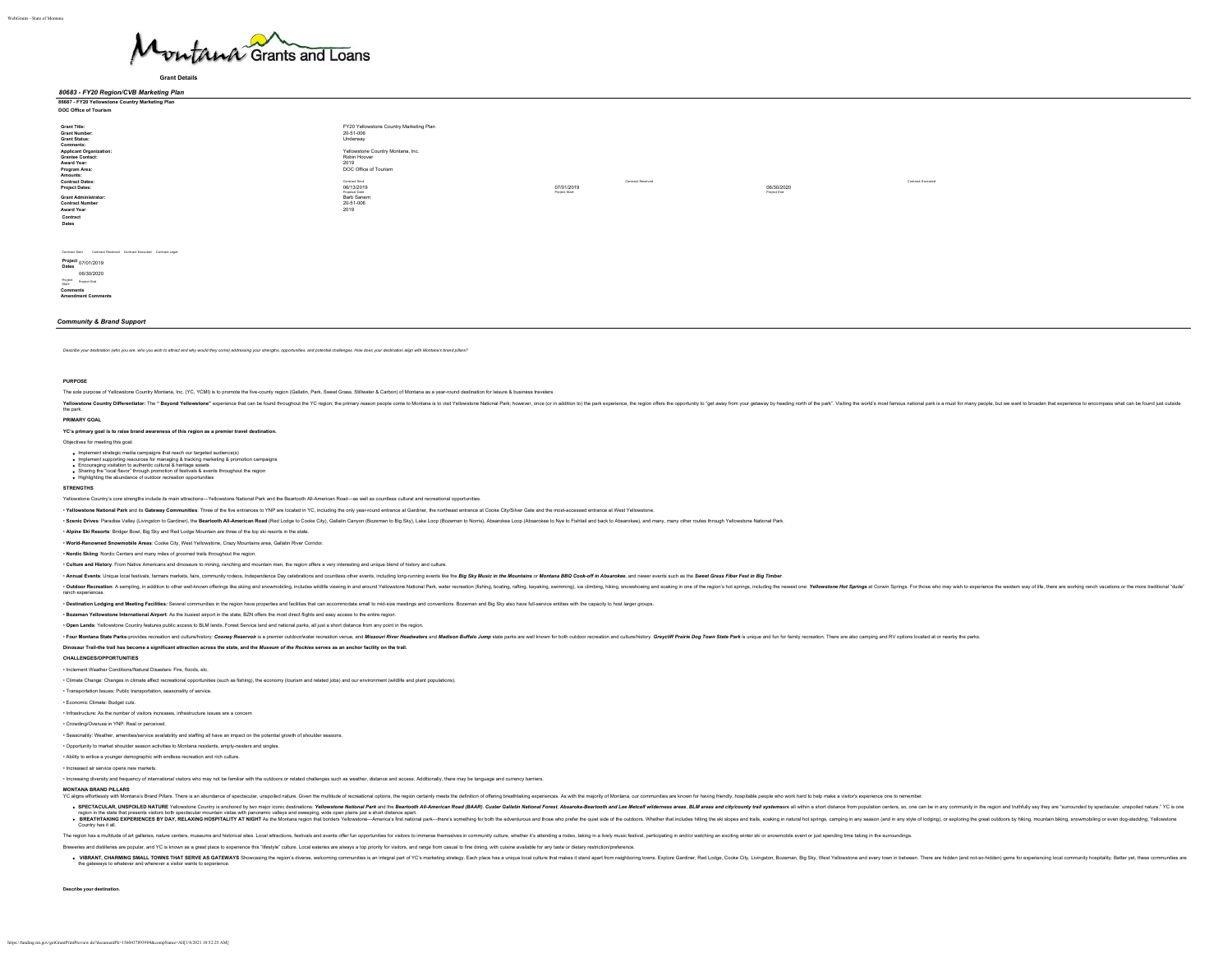Direct marketing campaigns and each of the associated marketing tools/resources (website, social media platforms, travel planner and scenic map, etc.) are all highly integrated, providing the right information at the right

INSPIRATON: Campaign messaging and imagery are specifically designed to address the inspiration phase to targeted suddence sognestion. By everaging YC's hashtagathagilines, #BoldfyGo and #BoyondYelfowstone, the brand will

Local events throughout the region also provide ample opportunities for creative, inspirational marketing.

.<br>Imunication to targeted audiences promotes specific opportunities at critical points throughout the year, allowing for relevant communication to reach the right people.

Social Media supports the Institution and District institution and and institution and and institution and and institution and institution and and institution and institution and institution and institution and institution use unique hashtags (#beyond yellowstone #yellowstonecountry and #BoldlyGoMT) to encourage organic discussions specific to the YC brand.

Perhaps most critical, though, is our continued partnership and alignment of internal and external resources. We partner with communities and GVBs to develop a comprehensive social media plan, lining up internal and extern

ORIENTATION AND FACILITATION: The Yellowstone Country website, call center, travel guide and scenic road map are the primary resources for helping tavelers with the orientation and facilitation phases, atthough all have fu

The website creates a seamless experience for visitors, providing an itinerary builder to facilitate planning while simultaneously gathering information to help target future communications to users' interests.

The call center provides personalized assistance to people interested in (or currently visiting) Yellowstone Country. It also provides the opportunity to gather data about visitors and prospective visitors, which informs f

The travel guide provides in-depth information on the entire region, spanning seasons, activities and events.

The scenic road map helps draw people from Yellowstone National Park into the surrounding areas, offering many possibilities for scenic drives in the region.

In addition, Yellowstone Country participates in national press events in key markets, providing a unique opportunity for orientation and facilitation. Targeted marketing campaigns in these markets, aligning with press events, encourage additional and continued conversation. Branded promotional items provide an opportunity to keep top-of-mind presence with attendees. Following press events, custom itineraries are crafted for select media members to visit the region and provide targeted coverage to their respective audiences.

## Finally, YC funds 10 Visitor Information Centers throughout the region. VICs provide an opportunity for staff, who are ostensibly local brand ambassadors, to engage visitors during all three phases, helping to create posit

**Optional: Include attachments here**

*a. Define your target markets (demographic, geopgraphic and psychographic).*

YC identified a core group of target audiences in FY17 and have continued marketing to them in subsequent vears. while also adding in new markets identified through evaluation of research data. campaign tracking, social me

### **a. Define your target markets (demographic, geographic and psychographic).**

**TARGET MARKETS**

## **In FY 20, primary geographic markets include:**

Pennsylvania (\*Philadelphia) California (Los Angeles, \*San Diego, \*San Francisco, Orange County) Illinois (\*Chicago) Oregon (\*Portland) Colorado (Denver) Texas (\*Dallas/Fort Worth, Houston) Georgia (\*Atlanta) Minnesota (Minneapolis/St. Paul) Washington (Seattle) Utah (Salt Lake City) *Based on FY19 inquiries (including website inquiries, live chats and incoming calls)*

*Asterisk locations represent press event focus areas in FY17, FY18, FY19.*

## **In FY 20, secondary geographic markets include:**

Columbus, OH Charlotte, NC Saskatchewan, Canada Alberta, Canada

## British Columbia, Canada

*These markets were identified based on FY19 inquiries (including website inquiries, live chats and incoming calls).*

## **Key Demographic Markets for Yellowstone Country:**

City dwellers (i.e., not rural, not suburban) Affluent with a household income over \$80k

Well-educated Married with children

## *These characteristics were identified based on Destination Analysts reporting.* **Key Psychographic Markets for Yellowstone Country:**

Social Class - middle to upper class (in terms of disposable income)

Lifestyle - active, outdoor-recreation oriented, frequent travelers<br>Opinions - interested, but primarily influenced by desire to experience things for themselves<br>Activities and Interests - outdoor activities, history and c Attitudes and Beliefs - environmentally conscious, adventurous spirits, like nature Technology-savvy - using mobile devices in all stages of planning and travel

*These characteristics were identified based on Destination Analysts reporting.*

*b. What are your emerging markets?*

**EMERGING AND NICHE MARKETS**

### **In-State Residents**

If budget allows, we will create in-state 'staycation' campaigns for Montanans, promoting the spring and fall shoulder seasons. Messaging will encourage locals to take advantage of Montana's beauty and adventure, all while

A subset of the in-state audience is visiting friends and family members. This group is less likely to require the full spectrum of tourist services (i.e., hotels and restaurants), but very likely to sebs witheres the expe

Western Ski Audiences<br>Direct marketing to skiers who frequent western ski resorts (i.e., Colorado and Utah), in addition to a continued presence in Dallas, Chicago, Allanta and San Diego, promoting YC's accessibility and a

### **History Audiences**

**Foodies** Promoting the region's best restaurants to travelers who are interested in fine dining, unique dining experiences and Montana's hospitality.

Tavelen natural histoy bvers, with a yearning to ken natural text with a step is the secure in the stand of the stand of the stand of the stand of the stand of the stand of the stand of the stand of the stand of the stand

### **Motorcyclists**

Motors are a state in the market who provid ample oportunities for transformation and polentially in patherships with neighboring regions. Opportunities and apporting induced and produce and produced and the controller and

Snownobling continues to expand in popularly and and metally and the opinod the span of the standing conting conservation and the consel within the reside. or possible, in a span out of the consel within the reside of a st

Entertainment Seekers<br>If budget alows, we will captalize on visitors who are coming to Montara for entertainment purposes (le., concerts, festivals, rodeos, etc), encourainging them to stant the initial to include time exp

Growing in popularity, this type of activity allows visitors to extend their day activities into the twillight hours, and encourages disconnecting from technology. YC will seek to partner with the public & private sector t

Mountain Bikers<br>TRR adistics show 85% of non-resident visitors to the region are coming for vacation/execution/leasure. Although not a large amount of those sure-red for the remain biking as one of the premier receational

Birding Enflueststs<br>Birding was valuable niche activity, and there are plenty of locations within the region, and in neighboring regions, that contracte to discuss this group. One polential way to capture this audience wou

Military Families ad bases present a unique niche marketing opportunity as well. Due to the number of their work, millary familes often twel at various fines the two streats throughout the year (where same) restrict to sha

# Craft Beverage Enthusiasts<br>Craft beverage venues (txeweries, distilleries, wineries, cideries) have a growing following, and are found frequently throughout Montana. A targeted campaign could be considered for a craft tour

**Dark Skies/Astro-toursim**

https://funding.mt.gov/getGrantPrintPreview.do?documentPk=1560437893904&compName=All[1/8/2021 10:52:25 AM]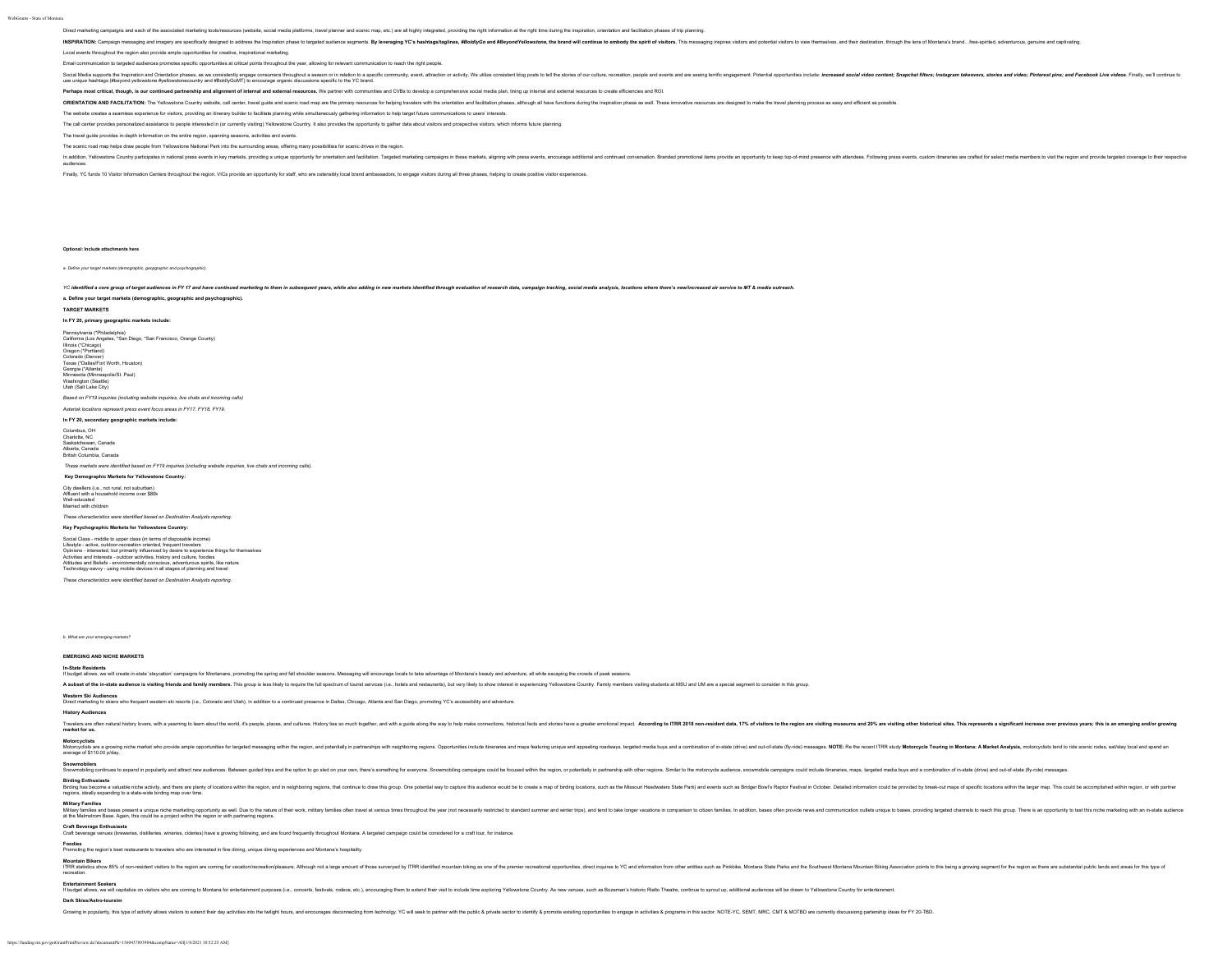# **Western Culture Seekers**

With a wide variety of ranch-style accommodations spanning form working dude ranches to five-star venues, there are ranches to suil every visitors is cald the perfect wester vacation. Similarly, cultilities provide hands o

## **International Visitors** Downloadable PDFs of brochures, travel guides, unique landing pages, etc.

Urban Areas<br>Marketing campaigns aligning with press events. Selecting urban areas of focus in relation to identified key markets. At a state level, anticipated markets include return trips to additional urban areas in Cali

## **Direct Flight Markets**

marxets<br>ness around direct flights and entice travelers to consider Yellowstone Country as their next destination

The Rozenan Air Transportation Committee continues to work on the indian member and are senico to the region the region the region and marketim efforts. The committee is a publication of the senic Microsoft Air and Committ

*Current Direct Market Flights include:* Atlanta<br>Chicago<br>Dallas/Fort Worth<br>Detroit<br>Houston<br>Los Vegas<br>Los Angeles<br>Minneapolis/St. Paul<br>Minneapolis/St. Paul<br>New York La Guardia<br>Phoenix<br>Phoenix<br>Salt Lake City San Francisco Seattle/Tacoma Long Beach

### **Optional: Include attachments here.**

*c. What research supports your target marketing?*

**Destination Analysts, Inc. found the following in its 2016 Montana Brand Exploration Research:**

"Montana is an aspirational destination, and effectively converting this aspiration to visitation should well benefit the state's tourism industry. When asked which of seventeen tested destinations they were likely to visi

**"Of all American destination types, international travelers have the most enthusiasm for U.S. National Parks, presenting Montana's great potential for attracting international visitors."**

"Family travelers are a natural fit with Montan's travel product, including that available in the eastern portion of the state. They are a large and lucally expendilucally expendiluc Experiment. In In Montana Brand Explora

"History buffs are also clearly a high-value audience that fits Montana perfectly. They represent over one-third, 34.7 percent, of the overall population of the state's key larget markets. History buffs score higher contex

"Althous are a an important current audented for Montan, they are a smaller, low-relate separath in group represents applicant of the state is logical property in the separate in the separate in the separate in the separat

"The three core elements...from an analysis of the data collected in this research are (1) unique natural encounters without giving up modem comforts, (2) comfortable isolation that attacts free-spirited adventurers, (3) a

"Montana's beauty is seen as different from that of its competitors. Its landscapes were described as feeling bigger and more open. As product differentiation is central to developing an effective brand platform, this shou

ITRR 2018 non-resident study data shows the average length of stay for non-resident visitors to MT was 6.17 nights, with 71% of those in Yellowstone County. 19% of groups included first-lime visitors to the state, and 67%

According to ITRR's **Focus on Activities** report, visitors are interested in the very activities Yellowstone Country is promoting:

- Removing the typical "mass" tourism activities for each quarter (scenic driving, recreational shopping, attending a family event), niche activities energed as a favorite and meaningful experience during travelers' Montan

Q1: skiing/snowboarding, snowmobiling, visiting breweries, snowshoeing Q2: Car/RV camping, visiting historic sites, visiting museums, visiting breweries

Q3: Car/RV camping, visiting historic sites, fishing/fly-fishing, visiting museums, visiting breweries

Q4: Limited data

The following 2018 ITRR data shows those activities visitors were participating in while in the Yellowstone Country region:

53% Scenic driving 47% Day hiking 45% Wildlife watching

38% Nature photography 29% Recreational shopping 26% Car / RV camping 20% Visiting other historical sites 17% Visiting museum 17% Visit local brewery 11% Skiing / snowboarding 11% Fishing / fly fishing 9% Visiting Lewis & Clark sites

9% Visit farmers market

9% Viewing art exhibits

### 8% Birding

7% Attending festivals or events

5% River rafting / floating

4% Visit local distillery, snowmobiling, visiting Indian reservations, horseback riding,

## dinosaur attractions, golfing, canoeing / kayaking

3% Bicycling, snowshoeing, cross-country skiing, motorcycle touring, attending performing arts

The **BZN airport** provided the following 2018 data (January 09, 2019):

## v Bozeman Yellowstone International Airport (BZN) handled 1,342,280 passengers during 2018. This is an increase of 142,753 passengers (11.9%) compared to 2017 and is the ninth consecutive year of record-breaking passenger

Passenger totals in and out by airline brand in 2018 were: • United Airlines – 482,631 • Delta Air Lines – 474,525 • Alaska Airlines – 175,541 • American Airlines – 112,593 • Allegiant Air – 64,665 • Frontier Airlines – 26,803 • JetBlue – 1,025 • Chartered Airline Flights – 4,507

Yelves suff under by Capital and thuman the state of the warehous one and the main of the state of the main of the state in the main of the state in the main of the state of the state of the state of the state of the state

## **GOALS**

1. Continue to raise awareness and build excitement about the "Yellowstone experience beyond the park" concept across all seasons.<br>2. Highlight the regional communities as unique destinations within the region.<br>4. Continu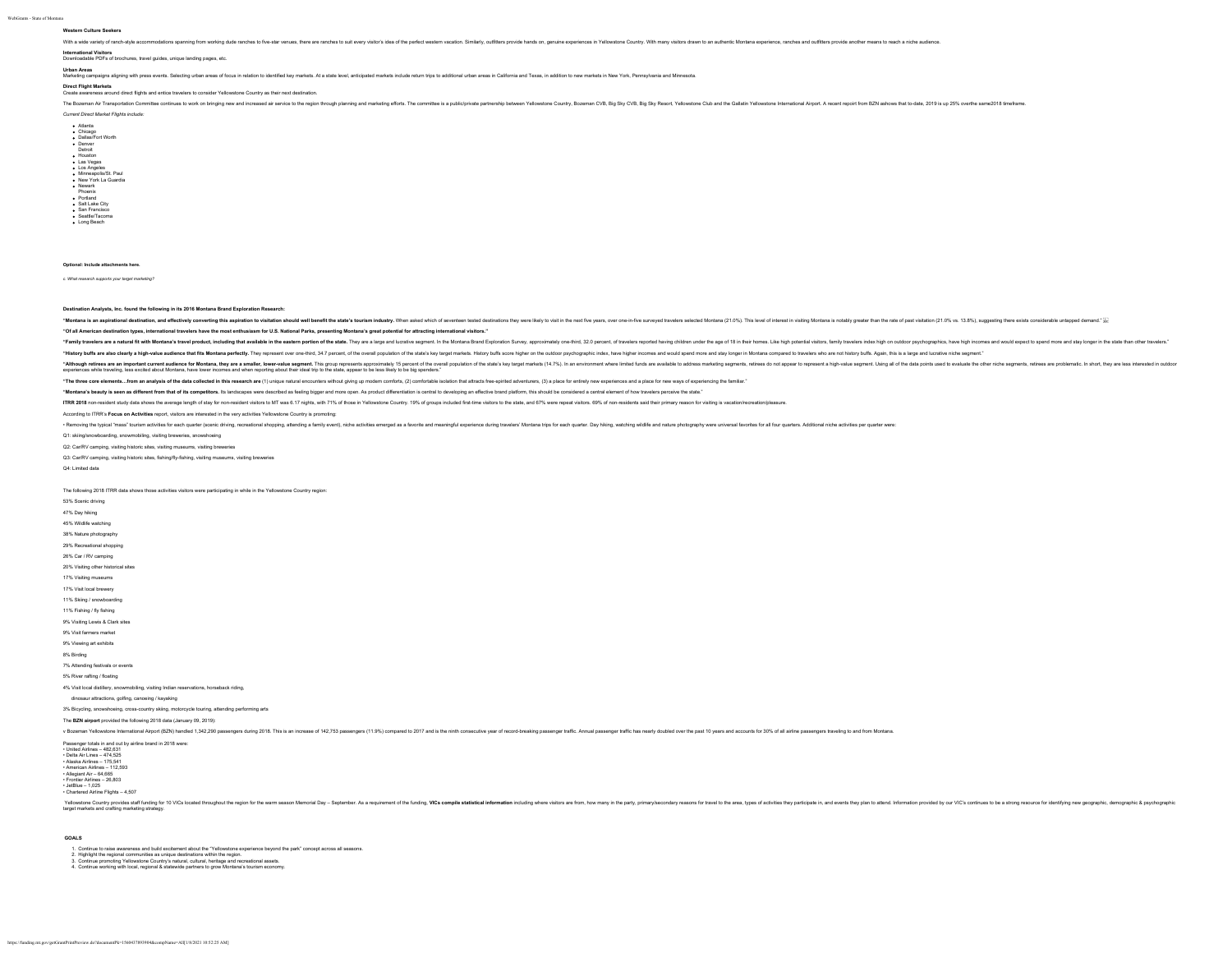## *a. In what types of co-ops with MTOT would you like to participate?*

YC is looking for additional opportunities to create co-ops impacting direct flight markets. For instance, Yellowstone Country has worked in cooperation with the air transportation committee (comprised of airport represent

For FY 20, we are considering the following MOTBD Joint Ventures:

Sojern Trip Advisor OnTheSnow VisaVue Possibly Parents Magazine

YC continues to partner with MOTBD and other Regions/CVBs on the Montana Dinosaur Trail attraction, which data is showling, is growing in popularity with visitors. A recent grant from MOTBD (and matching funds from funding

YC also participates in the Greater Yelowstone Region Mapguide tochure joint venture project, providing furding for tocchure updates & reprint projects as necessary, and provides funds for the annual MOTBD accomodations gu

## **Optional: Include attachment here.**

*b. In what other types of co-ops would you like to participate? (Regions/CVBs, etc.)*

YCwill comparts with the member of the member of the member in the standing entering the the member in the standing in the standing in the standing in the standing in the standing in the standing in the standing in the sta For FY20, we are considering these Joint Ventures with other Regions/CVBs:

Glacier Country (Digital) Destination Missoula (Digital) Southeast Montana (Print & Digital) Possibly other CVBs in Region

Building partnerships with organizations and businesses throughout the region (for both Joint Venture & cooperative projects) will also continue to be a major focus for Yellowstone County. We expect to have many opportunit

Due to scales of economy, many of the seven regional CVBs wouldn't be able to participate in large-scale efforts without YC's partnership. Therefore, it is a primary goal to continue offering creative marketing partnership

Additionally, YC will continue to vet opportunities to partner with Montana State Parks to promote the four state parks in the region as both stand-alone destinations and as part of the "bigger" experience. Comparing the a

### *c. What types of co-ops have you done in the past? Were they successful - why or why not?*

YC offers cooperative opportunities for regional CVBs and businesses. We work to provide a greater impact and opportunity for underfunded entities to advertise nationally. This year, we offered annual, winter specific, and

YC region co-ops that have been the most successful have been those that help communities raise awareness and/or promote local events & activities. YC has also partnered with other regions & CVBs and businesses for several

. YC-GC: Glaciers to Geypers snowmoble (winter) & motorcycle (warm season) campaigns. Since the warm season montorcycle promotion component has just begun, we don't yel have enough data to speak to this part, however, base communities, which helps to raise community awareness.

YC-SEMT-Altough redership & datribution #5 for the SEMT tave guide are not yet available to the guide but to make between the suite and to the suite of the suite of the suite of the suite of the suite of the suite of the s

Although these are cooperative & not JV's (because they include non-bed tax partners), these regional placements have also been very successful to-date in FY 19:

Print-Barbay in Cheman Bay is a substitute of the state of the state of the state of the present that the state of the state of the state of the state of the state of the state of the state of the state of the state of the

**Optional: Include attach Optional: Include attachments here.**

**Optional: Include attachment here:**

## *Marketing Segment, Method & Budget*

| Marketing<br>Seament | Marketing<br>Method                        | Describe your method.                                                                                                                                                                                                                                                                                                                                                                                                                                                                                                                                                                                                                                                                                                                                                                                                                                 | Provide supporting research/statistics.                                                                                                                                                                                                                                                                                                                                                                                                                                                                                                                                                                                                                            | How do you plan to measure<br>success?                                                                                                                                                                                                                                                                                                                                                                                                                                                                                                                                                                                                                                                                                                                                                      | Provide a brief<br>rationale for this<br>method.                                                                                                                                                                                                                                                                                                                                                                                                      | Estimated<br>budget for<br>method. | <b>Marketing Method Evaluation</b>                                                                                                                                                                                                                                                                                                                                                                                                                                                                                                                                                                                                                                                                                                                                                                                                                                                                                                                                                                                                                                                                                                                                                                                                                                                                                                                                                                                                                                                                                                                                                                                                             |                                         | <b>Add'l Attchmnt</b>                       |
|----------------------|--------------------------------------------|-------------------------------------------------------------------------------------------------------------------------------------------------------------------------------------------------------------------------------------------------------------------------------------------------------------------------------------------------------------------------------------------------------------------------------------------------------------------------------------------------------------------------------------------------------------------------------------------------------------------------------------------------------------------------------------------------------------------------------------------------------------------------------------------------------------------------------------------------------|--------------------------------------------------------------------------------------------------------------------------------------------------------------------------------------------------------------------------------------------------------------------------------------------------------------------------------------------------------------------------------------------------------------------------------------------------------------------------------------------------------------------------------------------------------------------------------------------------------------------------------------------------------------------|---------------------------------------------------------------------------------------------------------------------------------------------------------------------------------------------------------------------------------------------------------------------------------------------------------------------------------------------------------------------------------------------------------------------------------------------------------------------------------------------------------------------------------------------------------------------------------------------------------------------------------------------------------------------------------------------------------------------------------------------------------------------------------------------|-------------------------------------------------------------------------------------------------------------------------------------------------------------------------------------------------------------------------------------------------------------------------------------------------------------------------------------------------------------------------------------------------------------------------------------------------------|------------------------------------|------------------------------------------------------------------------------------------------------------------------------------------------------------------------------------------------------------------------------------------------------------------------------------------------------------------------------------------------------------------------------------------------------------------------------------------------------------------------------------------------------------------------------------------------------------------------------------------------------------------------------------------------------------------------------------------------------------------------------------------------------------------------------------------------------------------------------------------------------------------------------------------------------------------------------------------------------------------------------------------------------------------------------------------------------------------------------------------------------------------------------------------------------------------------------------------------------------------------------------------------------------------------------------------------------------------------------------------------------------------------------------------------------------------------------------------------------------------------------------------------------------------------------------------------------------------------------------------------------------------------------------------------|-----------------------------------------|---------------------------------------------|
|                      | Consumer <b>Online/Digital Advertising</b> | The strategy for digital<br>(and all media placement)<br>is the following:<br>. Setting a Goal -<br>termining who we are<br>argeting & the desired<br>sitcome<br>2. Creating an Effective<br>Message - awareness,<br>nterest, desire, and action<br>3. Call to Action - drive<br>traffic to the website, social<br>media channels, etc.<br>4. Monitor & Measure -<br>analysis of the placement's<br>ffectiveness<br>Digital advertising promote<br>awareness of outdoor<br>ecreation, spectacular<br>ature and charming small<br>owns in Montana's<br><b>Yellowstone Country region</b><br>The primary seasonal focus<br>is winter, followed by warm 8<br>shoulder seasons. This<br>campaign includes a national<br>focus, as well as placement<br>n regional drive markets to<br>push seasonal travel and<br>metro areas with direct<br><b>Inhts</b> | According to researchers at Marketing Land (marketingland.com), these are the key<br>reasons for why DMOs should invest in digital advertising:<br>1. Digital Advertising Drives ROI<br>2. Digital Advertising Enhances The Effectiveness Of Non-Digital Media Channels<br>3. Digital Advertising Is Effective Across The Entire Customer Journey<br>4. Digital Advertising Drives Word-Of-Mouth At Scale<br>5. Digital Creative Drives Interaction & Lifts Brands<br>6. Digital Advertising Is More Efficient Than Traditional Media<br>7. Digital Advertising Is Essential To Reaching An Audience<br>8. Digital Advertising Is Even More Effective Than We Know | For all marketing efforts, the entire<br>Tourney" through the visitation phases  have found that digital<br>will be analyzed: acquisition (what are<br>we doing to attract the visitor<br>advertising message), behavior (what awareness and can have as<br>direction does the messaging take them) narrowlwide a reach as<br>and outcomes (what was the impact to   marketers want. For YC, our<br>the region). Since the main call to action digital marketing strategy is<br>will be to drive audiences to the website. to reach a very targeted<br>we will use the following metrics for<br>digital campaigns:<br>. Estimated Impressions v. Actual<br><b>Impressions</b><br>2. Clicks<br>3. Click Through Rate (CTR)<br>4. Cost Per 1,000 Impressions (CPM)<br>5. Cost Per Click (CPC) | Digital marketing not only has<br>the ability to produce a high<br>ROI, it helps enhance other<br>forms or marketing. Studies<br>advertising helps drive<br>erceptions, raises brand<br>audience based on a specific<br>ctivity, and then executed in<br>niunction with social<br>nedia, print and broadcast<br>nedia efforts. Our focus will<br>be on the primary, secondary<br>& emerging/new target<br>narkets identified in the plan<br>arrative. |                                    | Yes, we met our objective. Digital advertising continues to be the most flexible option in a COVID-19 world and allowed for YC to cancel, pause and stop some plans when travel was suspended across the county. Despite a lim<br>was succesful on a cost-basis again as it has been in years past. This method will be continued.<br>. Estimated Impressions v. Actual Impressions<br>Our FY20 digital plan delivered 63,236,793 impressions above 43,330,132 estimated impressions for just under 20MM added-value impressions. This included the cancellation of multiple campaigns planned for the warm season an<br>FY19 included 65,672,192 impressions with over 48,605,300 estimated impressions for just over 17MM added-value impressions. Despite having to limit our plans from March - June, we increased our added-value impressions and<br>2. Clicks<br>\$430,000.00 The FY20 digital plan delivered 313,490 clicks, up from 250,383 in FY19. Despite less total impressions between the two fiscal years, we were able to increase our total clicks despite limiting digital media fro<br>3. Click Through Rate (CTR)<br>We were able to deliver a 0.50% click through rate in our FY20 plan, well outpacing a benchmark CTR of 0.06%, This is also an increase from FY19 in which our plan delivered a CTR of 0.38%.<br>4. Cost Per 1,000 Impressions (CPM)<br>We were also able to decrease our CPM number from \$8.48 in FY19 to \$7.68 during FY20.<br>5. Cost Per Click (CPC)<br>We were also able to decrease our CPC number from \$2.22 in FY19 to \$1.55 during FY20 which is well under our goal of \$4.00 per click. | Digital<br>Performanc<br>Report<br>FY20 | YCMI FY20 Media<br>Performance<br>FINAL pdf |
|                      |                                            | The strategy for print<br>advertising is to place highly<br>targeted advertorial and/or<br>lisplay content in key<br>sublications that reach a<br>specific audience. Examples<br>Sking, snowmobiling.<br>festyle publications.<br>Advantages of print media<br>advertising:<br>Specific Target Audience:<br>n print media, the<br>advantage of catering to<br>specific target audience<br>opens up countless<br>opportunities for reaching<br>the audience. There is a<br>greater efficiency in<br>resources, as ads reach the<br>target audience.<br>Loyal Readerships:<br>In the print media industry<br>readership is mostly<br>longstanding and loyal.<br>Special Ad Positioning:                                                                                                                                                                 |                                                                                                                                                                                                                                                                                                                                                                                                                                                                                                                                                                                                                                                                    | The primary objective for print<br>advertising is to raise                                                                                                                                                                                                                                                                                                                                                                                                                                                                                                                                                                                                                                                                                                                                  | Print advertising provides an<br>opportunity to really<br>"showcase" brand/destination<br>awareness.<br>Making an "active" brand<br>troduction to potential first-<br>ime visitors to the region                                                                                                                                                                                                                                                      |                                    | Yes, we met our objective. This marketing strategy and method was succesful. We will continue to use this method, because the results show it is still a viable source of advertising for certain targeted audiences.<br>A large amount of our overall print advertising fell into the joint venture budget line item, as these included ads in another region/CVB travel guide or the combination of partners in cooperative spreads. The vast majorit<br>partners in addition to public partners.<br>For the print advertising line item, our placements included:<br>Midwest Living<br>Cross Country Skier - two issues - Cooperative among public & private partners.<br>Powder Magazine - one issue - Cooperative among public & private partners.<br>Ski Magazine - two issues - Cooperative among public & private partners.<br>Texas Monthly - one issue - Cooperative among public & private partners.<br>Bird Watcher's Digest - one issue<br>Print ads are attached below in file name "FY20 Print Scans".<br><b>Website Visitation:</b><br>In FY20, the Yellowstone Country website (www.visityellowstonecountry.com) exceeded our goal of 525,000 unique visitors with a final total of 575,441 unique visitors. That is up from our FY19 total of 422,125 visitors and                                                                                                                                                                                                                                                                                                                                                           |                                         |                                             |

https://funding.mt.gov/getGrantPrintPreview.do?documentPk=1560437893904&compName=All[1/8/2021 10:52:25 AM]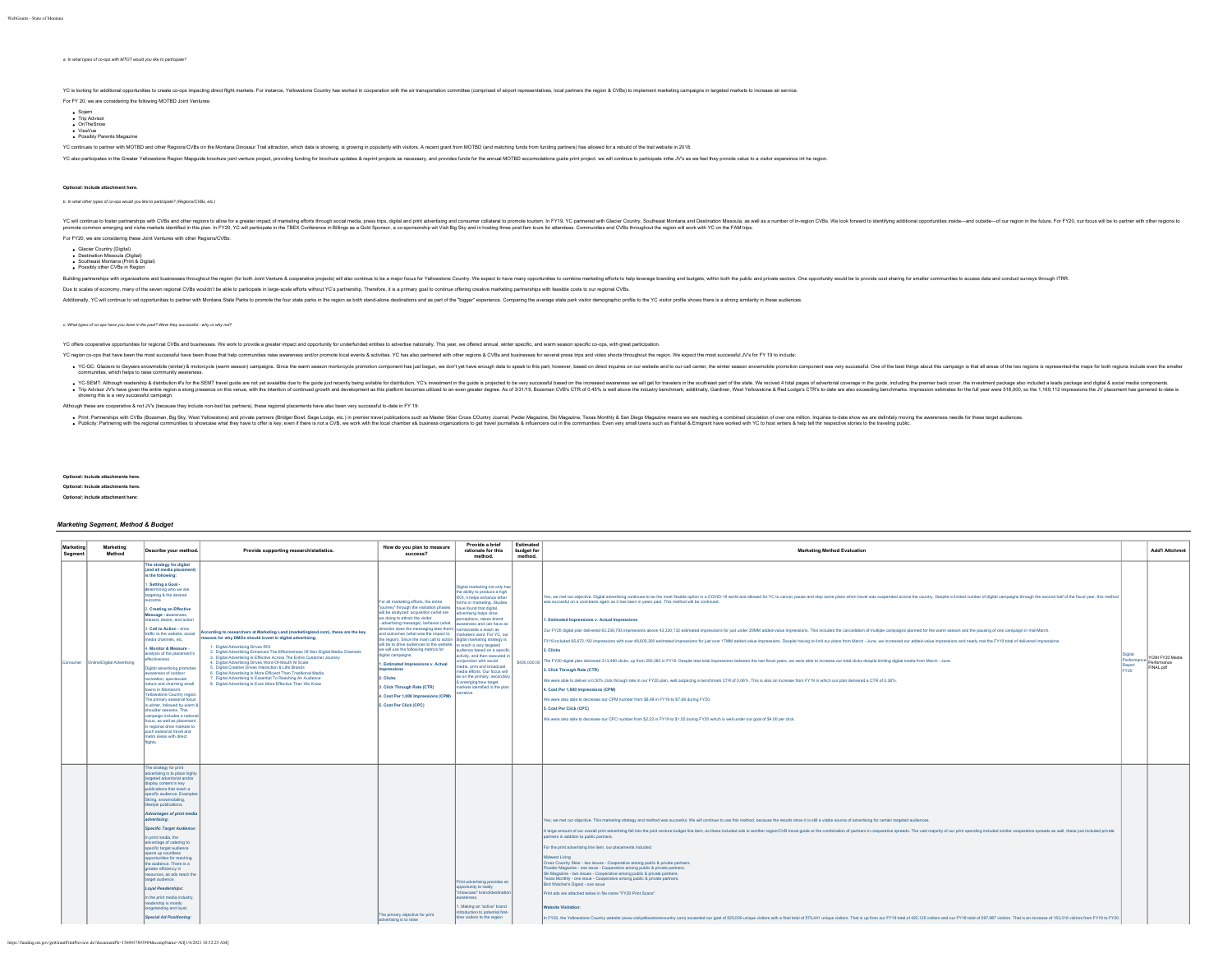| int Advertis     | major advantage in<br>magazine advertising is that<br>an advertiser can request<br>special ad positioning,<br>pringing greater visibility to<br>the brand.<br>Credibility:<br>Over a period of years,<br>ines create a vast<br>pool of loyal readers who<br>feel safe in its very credibl<br>Long Life Span:<br>compared to websites or<br>national newspapers,<br>magazines enjoy the longe<br>(Nat Geo) are treasured<br>ross decades.<br><b>High Reach Prospective</b><br>nother advantage is that<br>gazines have a high<br>ospective. Magazines p<br>from family, friends,<br>olleagues, etc.<br>Glossy Ads:<br>These are usually trend<br>setting and eye<br>catching. Maximum visibili<br>is reiterated through<br>lagazine advertising.<br><b>Jsing visual content acros</b>                                                                                                                                                                                                                                                                                                 | Print advertising is an especially viable method when there is advertistial content that provides<br>The opportunity for either in-depth messaging tallored for a riche audience, or more generalized and wareness. To measure su<br>http://www.contentmanagementsoftwares.net/Benefits_of_advertising_through_print_media.htm engagment, call center activity -<br>ttp://www.marketingprofs.com/articles/2014/24084/print-marketing-will-thrive-in-2014-and-<br>beyond | as website visitation, social media<br>ests for additional information.                                                                                  | sage by <sup>s</sup> rec<br>with return visitors to show<br>that there are always more<br>or different, experiences to<br>found on return visit<br>Our focus will be on the<br>primary, secondary &<br>emerging hew target mander<br>rrative.                                                                                                                                                                                                                               | \$30,000.00   | <b>Social Media Engagement</b><br>gagement across our social channels increased 45% year over year. Our followings also increased, with the largest growth coming from Instagram, increasing from 1200 followers to 10,500 followers in FY20.<br>svel Guide Requests<br>ravel guide shipments were down in FY20, but we attribute that decrease to the COVID-19 pandemic as many people were less inclined to look to travel and our advertising slowed towards the end of the fiscal year. Call cente<br>Account # Permit / Pub CRID PO of Permit PO of Mailing<br>Date Pieces Mailing Agent<br>2781965PI 406<br>22360848MISSOULA MT MISSOULA MT<br>6/24/20<br>263WINDFALL INC. 516 S ORANGE ST MISSOULAMT 59801-59801<br>408WINDFALL INC. 516 S ORANGE ST MISSOULAMT 59801-59801<br>2781965PI 406<br>22360848MISSOULA MT MISSOULA MT<br>5/18/20<br>2781965PI 406<br>22360848MISSOULA MT<br>MISSOULA MT<br>3/24/20<br>710WINDFALL INC. 516 S ORANGE ST MISSOULAMT 59801-59801<br>2781965PI 406<br>22360848MISSOULA MT MISSOULA MT<br>210WINDFALL INC. 516 S ORANGE ST MISSOULAMT 59801-59801<br>2/21/20<br>2781965PI 406<br>22360848MISSOULA MT MISSOULA MT<br>2/5/20<br>210WINDFALL INC. 516 S ORANGE ST MISSOULAMT 59801-59801<br>2781965PI 406<br>22360848MISSOULA MT<br>MISSOULA MT<br>1/9/20<br>357WINDFALL INC. 516 S ORANGE ST MISSOULAMT 59801-59801<br>22360848MISSOULA MT MISSOULA MT<br>12/4/19<br>241WINDFALL INC. 516 S ORANGE ST MISSOULAMT 59801-59801<br>2781965PI 406<br>2781965PI 406<br>22360848MISSOULA MT MISSOULA MT<br>210WINDFALL INC. 516 S ORANGE ST MISSOULAMT 59801-59801<br>9/24/19<br>2781965PI 406<br>22360848MISSOULA MT<br>MISSOULA MT<br>8/20/19<br>300WINDFALL INC. 516 S ORANGE ST MISSOULAMT 59801-59801<br>2781965PI 406<br>22360848MISSOULA MT MISSOULA MT<br>8/9/19<br>226WINDFALL INC. 516 S ORANGE ST MISSOULAMT 59801-59801<br>2781965PI 406<br>22360848MISSOULA MT MISSOULA MT<br>209WINDFALL INC. 516 S ORANGE ST MISSOULAMT 59801-59801<br>7/23/19<br>3344                                                                                                                                                                                                                                                                                                                                                                                                                                                                                                                                                                                                   | FY20 Print Scans.pdf    |  |
|------------------|--------------------------------------------------------------------------------------------------------------------------------------------------------------------------------------------------------------------------------------------------------------------------------------------------------------------------------------------------------------------------------------------------------------------------------------------------------------------------------------------------------------------------------------------------------------------------------------------------------------------------------------------------------------------------------------------------------------------------------------------------------------------------------------------------------------------------------------------------------------------------------------------------------------------------------------------------------------------------------------------------------------------------------------------------------------------------------------|-------------------------------------------------------------------------------------------------------------------------------------------------------------------------------------------------------------------------------------------------------------------------------------------------------------------------------------------------------------------------------------------------------------------------------------------------------------------------|----------------------------------------------------------------------------------------------------------------------------------------------------------|-----------------------------------------------------------------------------------------------------------------------------------------------------------------------------------------------------------------------------------------------------------------------------------------------------------------------------------------------------------------------------------------------------------------------------------------------------------------------------|---------------|-------------------------------------------------------------------------------------------------------------------------------------------------------------------------------------------------------------------------------------------------------------------------------------------------------------------------------------------------------------------------------------------------------------------------------------------------------------------------------------------------------------------------------------------------------------------------------------------------------------------------------------------------------------------------------------------------------------------------------------------------------------------------------------------------------------------------------------------------------------------------------------------------------------------------------------------------------------------------------------------------------------------------------------------------------------------------------------------------------------------------------------------------------------------------------------------------------------------------------------------------------------------------------------------------------------------------------------------------------------------------------------------------------------------------------------------------------------------------------------------------------------------------------------------------------------------------------------------------------------------------------------------------------------------------------------------------------------------------------------------------------------------------------------------------------------------------------------------------------------------------------------------------------------------------------------------------------------------------------------------------------------------------------------------------------------------------------------------------------------------------------------------------------------------------------------------------------------------------------------------------------------------------------------------------------------------------------------------------------------------------------------------------------------------------------------------------------------------------------------------------------------------------------------------------------------------------------------------------------------|-------------------------|--|
| to/Video Library | narketing methods prov<br>an opportuntly to help<br>sitors conceptualize the<br>type of experience they ca<br>.<br>Ive, and help them<br>Country from other DMOs.<br><b>Breat imagery and video</b><br>ontent helps to build bran<br>awareness, as people are<br>more apt to share<br>formation that includes<br>these elements. The FY20<br>hasis was on<br>taining imagery/video to<br>hance media campaigns<br>rough an integrated<br>proch. Our strategy is to<br>se the following guidelines<br>or all visual content:<br>1. High quality beauty<br>nages & videos<br>that depict what<br>makes the region s<br>spectacular<br>2. Engaging imagery<br>that shows the<br>audience possible<br>experiences: dinin<br>recreation, arts &<br>culture, etc.<br>3. Leveraging visual<br>content for SEO                                                                                                                                                                                                                                                                               | http://www.steamfeed.com/visual-content-will-rule-digital-marketing-2014/<br>https://www.thinkwithgoogle.com/articles/youtube-insights-stats-data-trends-vol10.html<br>http://blog.hubspot.com/blog/tabid/6307/bid/33423/19-Reasons-You-Should-Include-Visual-<br>Content-in-Your-Marketing-Data.aspx<br>tps://blog.hubspot.com/marketing/visual-content-marketing-strategy                                                                                             | Reduction in leased, limited usage<br>Increase in YC "stock" videos &<br>nages that can be used broadly for<br>th advertising and marketing.             | e continue to build our<br>mage and video library as<br>we integrate our website<br>content with our print and<br>digital marketing. Owning<br>ese assets is a less<br>ensive option than lim<br>.<br>age contracts, and allows<br>r more flexibility in how the<br>assets are used. Our focus<br>will be on the primary.<br>secondary & emerging her<br>target markets identified in<br>the plan narrative.                                                                | \$20,000.00 } | es, we met our objective. This marketing strategy and method was succesful<br>Reduction in leased, limited usage fees.<br>he majority of our photos and videos purchased and created included unlimited rights for Yellowstone Country.<br>Increase in YC "stock" videos & images that can be used broadly for both advertising and marketing.<br>Our FY20 plan included targeted photos and videos of some of our emerging and niche tmarkets:<br>enic Drives & Motorcycling were featured in our photo/video shoot on the Beartooth Highway. Hot Springs and fall shoulder season travel were featured in our photo/video shoot at Chico Hot Springs. Family travel and winter<br>Ranch and West Yellowstone. All of these shoots included unlimited rights for b-roll video and still photography that has been used in FY20 campaigns and FY21 campaigns.<br>Ve included additional photo purchases as part of our travel guide production as well, and this is where we needed some specific images that did not make sense financially to purchase for extended periods as they were set<br>otos are on file at organization and photo purchase list is attached                                                                                                                                                                                                                                                                                                                                                                                                                                                                                                                                                                                                                                                                                                                                                                                                                                                                                                                                                                                                                                                                                                                                                                                                                                                                                                                                                                                                                                      | FY20 Photo<br>chases.pn |  |
| ite/Interne      | This segment<br>mponents of website wo<br>I. Continued developme<br>of features and<br>fferings. The primary<br>bjective in FY19 was the<br>ntinual development of a<br>elatively new website. Thi<br>uded new updates in<br>eractive messaging, blo<br>uration, social media add<br>ns, pre-planned itinerarie<br>d access to past earned<br>nedia, among others<br>2. Content strategy. An<br>of at auoof gnlopne<br>ouly build content to<br>give visitors a reason to<br>um. This content will live<br>on the website as well as<br>bing pushed through paid<br>d earned channels.<br>Site management &<br>naintenance. Website<br>management and<br>tenance includes<br>tronic database c<br>nd maintenance, regular<br>toto/video updating,<br>ebsite performance tools<br>irts, adding to media &<br>tent libraries, link revie<br>& changes, testing &<br>nology assist<br>ince, ar<br>terfacing with MTOT and<br>ther tourism related<br>Future planning Deve<br>ns for future website<br>mponents / functionality t<br>nsure the website provide<br>lue to users over time | https://www.theedigital.com/blog/update-your-website-regularly<br>https://www.nextflywebdesign.com/update-website-content/<br>https://seositecheckup.com/articles/5-reasons-why-fresh-content-is-critical-for-your-website-<br>and-seo<br>ttps://www.intechnic.com/blog/why-content-is-the-most-important-thing-on-your-website                                                                                                                                         | Constituent feedback regarding<br>site experience.<br>. Positive growth in unique and repeat<br>ncreased goal conversions (requ<br>further information). | Our primary goal is to expan<br>our branded web pre<br>that compliments and<br>strengthens the efforts in all<br><b>Howstone Country</b><br>narketing channels. The<br>bsite serves as a<br>ce/planning tool t<br>both first-time and return<br>itors, so ke<br>sitors, so keeping content<br>pdated and 'fresh'' is a key<br>component.<br>he FY20 focus will be<br>tinuously increasing the<br>amount of engaging o<br>while researching updat<br>best practices for SEO. | \$50,000.00   | Yes, we met our objective. This marketing strategy and method was succesful. Yes, we will continue to use this method, because the analytic results show it is still a viable support resource for our marketing efforts<br>Our monthly task list for back-end updates (attached) and we included the following front-end updates to the Yellowstone Country site:<br>. You Might Be Interested In - related keyword information feature for blogs<br>$\begin{array}{ll} \bullet & \mathsf{Pre}\text{-Planned linearness} \\ \bullet & \mathsf{Update} \text{ listing} \end{array}$<br>· Updated mapping<br>. Social Stream moved to more prominent location<br>- Added email subscription link<br>- Added Crowdriff galleries<br>included a few SEO-specific projects for FY20, including the creating of two ghost sites - GoSkMT.com and GoSeeMT.com that are designed to target specific audiences and drive them to the Yellowstone Country site for additi<br>help with keyword and SEO performance.<br>also continually updated our travel updates page to help with the dissemination of information during the COVID-19 pandemic and added a ticker to the home page directing people to that page.<br>Constituent feedback regarding website experience<br>We used a Hotjar application to check heatmaps to see where clicks were coming from on our home page from desktop and mobile users.<br>Those heatmap screenshots can be found attached in the additional attachment sections named "FY20 Web User Feedback"<br>Positive growth in unique and repeat visitors.<br>FY20, the Yellowstone Country website (www.visityellowstonecountry.com) exceeded our goal of 525,000 unique visitors with a final total of 575,441 unique visitors. That is up from our FY19 total of 422,125 visitors and our<br>Increased goal conversions (requests for further information). FY20 Total Leads from Website guide requests: 3,344 FY19 Total Leads from Website guide requests: 4,632<br>Overall travel guide requests were down in FY20, but we attribute that decrease to the COVID-19 pandemic as many people were less inclined to look to travel and our advertising slowed towards the end of the fiscal year.<br>Home page screenshot attached below at "YC Home Page Screen Shot"                                                                                                                                                                                                                                                                                                          | Task_List_FY19-         |  |
|                  |                                                                                                                                                                                                                                                                                                                                                                                                                                                                                                                                                                                                                                                                                                                                                                                                                                                                                                                                                                                                                                                                                      |                                                                                                                                                                                                                                                                                                                                                                                                                                                                         |                                                                                                                                                          |                                                                                                                                                                                                                                                                                                                                                                                                                                                                             |               | .<br>Ke, wand constructed and and succedul Ye, wall construct by a material and a material considerable in the state of the distriction and constructed in positive and incomplete and incomplete and incomplete and incomplete a<br>The .pdf document can be found here: https://www.visityellowstonecountry.com/assets/travel-guide.pdf and attached below at the file name "YC Travel Guide"<br>Copies of the final product are on file at the organization.<br>llowstone Country distributes guides through three channels: Direct fulfilment at the Windfall (AOR) Call Center, CTM Media Group (Minneapolis, Chicago, Philadelphia) and Certified Folders (West).<br>Our requests were down in FY20, but we are attributing that downturn on the lack of travel and plans for travel from March - June 2020.<br>ravel guide shipments were down in FY20, but we attribute that decrease to the COVID-19 pandemic as many people were less inclined to look to travel and our advertising slowed towards the end of the fiscal year.<br>Account # Permit / Pub CRID   PO of Permit   PO of Mailing   Date   Pieces   Mailing Agent<br>6/24/20 263WINDFALL INC. 516 S ORANGE ST MISSOULAMT 59801-59801<br>22360848MISSOULA MT MISSOULA MT<br>2781965PI 406<br>2781965PI 406<br>22360848MISSOULA MT MISSOULA MT<br>5/18/20<br>408WINDFALL INC. 516 S ORANGE ST MISSOULAMT 59801-59801<br>710WINDFALL INC. 516 S ORANGE ST MISSOULAMT 59801-59801<br>2781965PI 406<br>22360848MISSOULA MT MISSOULA MT<br>3/24/20<br>2781965PI 406<br>22360848MISSOULA MT MISSOULA MT<br>2/21/20<br>210WINDEALL INC. 516 S ORANGE ST. MISSOULAMT 59801-59801.<br>2781965PI 406<br>22360848MISSOULA MT MISSOULA MT<br>2/5/20<br>210WINDFALL INC. 516 S ORANGE ST MISSOULAMT 59801-59801<br>1/9/20<br>2781965PI 406<br>22360848MISSOULA MT MISSOULA MT<br>357WINDFALL INC. 516 S ORANGE ST MISSOULAMT 59801-59801<br>2781965PI 406<br>22360848MISSOULA MT MISSOULA MT<br>12/4/19<br>241WINDFALL INC. 516 S ORANGE ST MISSOULAMT 59801-59801<br>22360848MISSOULA MT MISSOULA MT<br>210WINDFALL INC. 516 S ORANGE ST MISSOULAMT 59801-59801<br>2781965PI 406<br>9/24/19<br>2781965PI 406<br>22360848MISSOULA MT MISSOULA MT<br>8/20/19<br>300WINDFALL INC. 516 S ORANGE ST MISSOULAMT 59801-59801<br>2781965PI 406<br>22360848MISSOULA MT MISSOULA MT<br>8/9/19<br>226WINDFALL INC. 516 S ORANGE ST MISSOULAMT 59801-59801<br>22360848MISSOULA MT MISSOULA MT<br>2781965PI 406<br>7/23/19<br>209WINDFALL INC. 516 S ORANGE ST MISSOULAMT 59801-59801<br>3344<br><b>CTM Distribution:</b><br>eapolis: 20,000<br>019 August -800 |                         |  |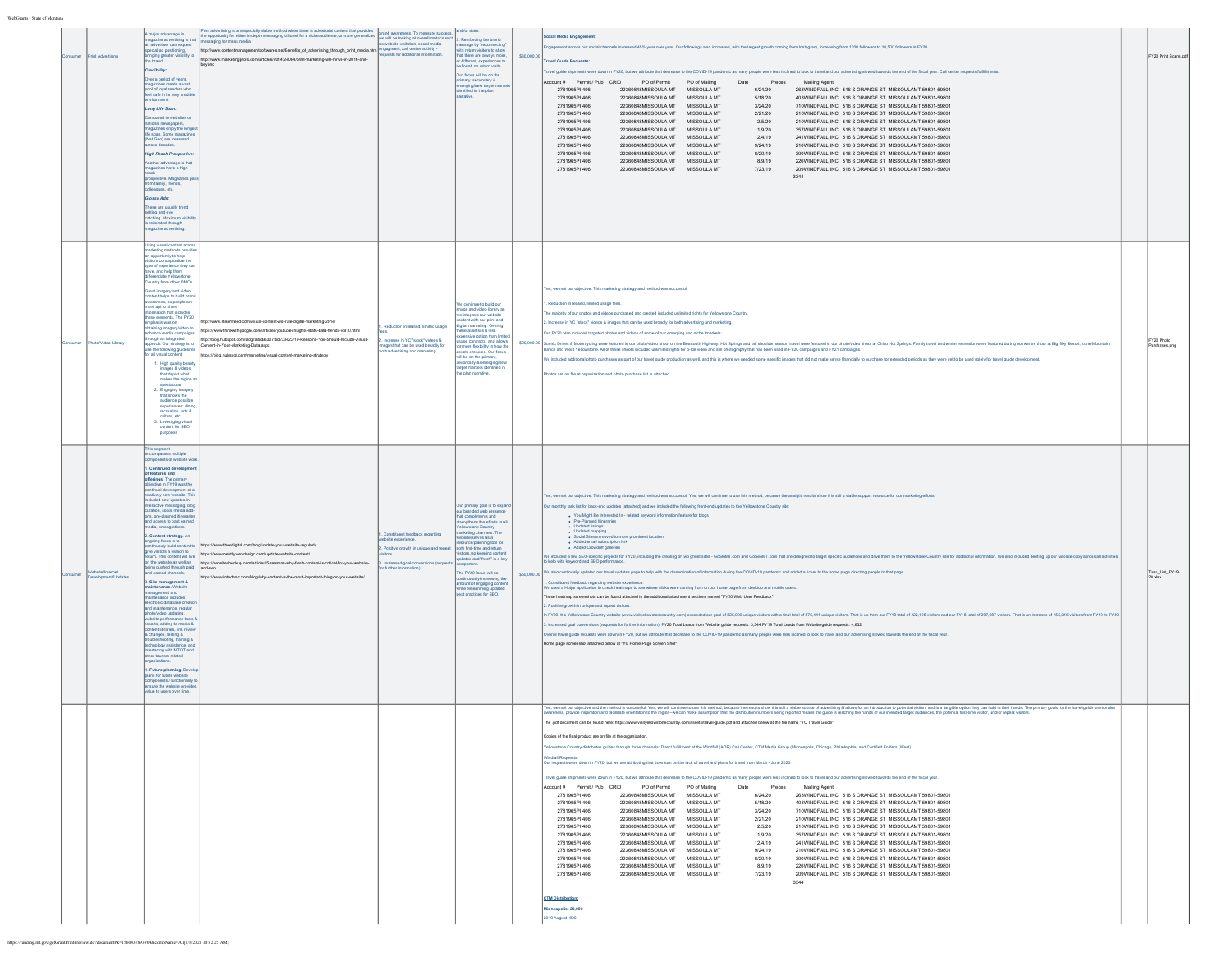| sumer | ravel Guide   | he YC travel planner is<br>ed as a resource for<br>hree trip planning phases<br>nspiration, Orientation &<br>Facilitation. In keeping with<br>the Montana brand<br>ves as an image rich<br>$\mathsf{rce}$ and the content aids in<br>the oreintation & facilitation<br>le objectives for the trave<br>nner and/or road map is<br>provide inspiration to visi<br>egion and to help guide<br>sitors into surounding<br>mmunities. Success will<br>be evaluated based on<br>ribution numbers and VI<br>Iback.                        | study by www.independenttravelcats.com found the following:<br>Research Findings: Interestingly, while more people actually reported using the Internet for<br>atforms, the travel planner travel, guidebooks were still rated as the most influential source of information by the tra<br>SPIRATIONMOTIVATION Top 5 Sources of Information Before Travel:<br>$\bullet$ Internet (85%)<br>Friends/Relatives (82%)<br>Friends/Relatives (82%)<br>· Newspapers/magazines (70%)<br>· Travel agencies (57%) & Corporate/associates (57%)<br>Ton 5 Sources of Information During Travel:<br>· Travel guidebooks (76%)<br>$\bullet$ Personal experience (54%)<br>Friends/relatives (32%)<br>$\bullet$ Internet (28%)<br>+ Travel agencies (25%) | Based on the # of requests from visitor<br>nd reports from distribution<br>managers/channels: Direct fulfillment at<br>the Windfall (AOR) Call Center, CTM<br>Media Group (Minneapolis, Chicago,<br>Philadelphia) and Certified Folders                                                                                                                                                                                                                                                                                                                                                                                                                                                                                                                                                                                                                                                             | The FY20 regional travel<br>uide will be a 2-year<br>ersion, and the content w<br>be engaging & expirential<br>sedmore o<br>an activities guide that helps<br>them decide the places to go<br>based on what it is they war                                                                                                                                                                                                                                                          |              | 2019 September -1,100<br>2019 October -300<br>2019 November -600<br>2019 December -300<br>2020 January -300<br>2020 February -400<br>2020 March -400<br>2020 May -200<br>020 June -100<br>$$160,000.00$ Chicago - 5,000<br>019 August -400<br>019 September -300<br>019 October -200<br>019 November -300<br>2019 December -200<br>2020 January -400<br>2020 February -300<br>2020 March -500<br>2020 June -100<br>2020 July -200<br>hiladelphia: 12,000<br>2019 August -300<br>2019 September - 20<br>2019 October -300<br>2019 November - 100<br>2019 December -200<br>2020 January -200<br>2020 February -300<br>2020 July -100<br>2020 August -100<br><b>CERTIFIED FOLDER DISPLAY</b><br>Received<br>Remaining<br>124,300<br>54,400<br>Missoula<br>elgrade<br>20,400<br>$\overline{0}$<br>Salt Lake<br>27,200<br>1000<br>Spokane<br>27,200<br>$\circ$<br>eattle<br>6800<br>680<br>catello<br>5800<br>1500<br>Total<br>212,700<br>57,580<br>Yes, we met our objective. This marketing strategy and method was succesful. We will continue to use the joint venture strategy because it continues to be a great way for regions and CVBs to work together to increase spend                                                                                                                                                                                                                                                                                                                                                                                                                                                                                                                                                                                                                                                                                                                                                                                                                                                                                                                                                                                                                                                                                                                                                                                                                                                                                                                                                                                                                                                                                                                                                                                                                                                                                                                                                                                                                                                                                                                                                                                                                                                                                                                                                                                                                                                                                                                                                                                                                                                                                                                                                                                                                                                                                                                                                                                                                                                                                                                                                                                                                                                                                                                                                                                                                                                                                                                                                                                                                                                                                                                                                                                                                                                                                                                                                                                                                                                                                                                                                                                                                                                                                                                                                                                                                                                                                                                                                                                                                                                                                                                                                                                                                                                                                                                                                                                                                                                                                                                                                                                                                                                                                                                                                                                                                           | FY20 Travel<br>Guide.xlsx |
|-------|---------------|-----------------------------------------------------------------------------------------------------------------------------------------------------------------------------------------------------------------------------------------------------------------------------------------------------------------------------------------------------------------------------------------------------------------------------------------------------------------------------------------------------------------------------------|-------------------------------------------------------------------------------------------------------------------------------------------------------------------------------------------------------------------------------------------------------------------------------------------------------------------------------------------------------------------------------------------------------------------------------------------------------------------------------------------------------------------------------------------------------------------------------------------------------------------------------------------------------------------------------------------------------------------------------------------|-----------------------------------------------------------------------------------------------------------------------------------------------------------------------------------------------------------------------------------------------------------------------------------------------------------------------------------------------------------------------------------------------------------------------------------------------------------------------------------------------------------------------------------------------------------------------------------------------------------------------------------------------------------------------------------------------------------------------------------------------------------------------------------------------------------------------------------------------------------------------------------------------------|-------------------------------------------------------------------------------------------------------------------------------------------------------------------------------------------------------------------------------------------------------------------------------------------------------------------------------------------------------------------------------------------------------------------------------------------------------------------------------------|--------------|---------------------------------------------------------------------------------------------------------------------------------------------------------------------------------------------------------------------------------------------------------------------------------------------------------------------------------------------------------------------------------------------------------------------------------------------------------------------------------------------------------------------------------------------------------------------------------------------------------------------------------------------------------------------------------------------------------------------------------------------------------------------------------------------------------------------------------------------------------------------------------------------------------------------------------------------------------------------------------------------------------------------------------------------------------------------------------------------------------------------------------------------------------------------------------------------------------------------------------------------------------------------------------------------------------------------------------------------------------------------------------------------------------------------------------------------------------------------------------------------------------------------------------------------------------------------------------------------------------------------------------------------------------------------------------------------------------------------------------------------------------------------------------------------------------------------------------------------------------------------------------------------------------------------------------------------------------------------------------------------------------------------------------------------------------------------------------------------------------------------------------------------------------------------------------------------------------------------------------------------------------------------------------------------------------------------------------------------------------------------------------------------------------------------------------------------------------------------------------------------------------------------------------------------------------------------------------------------------------------------------------------------------------------------------------------------------------------------------------------------------------------------------------------------------------------------------------------------------------------------------------------------------------------------------------------------------------------------------------------------------------------------------------------------------------------------------------------------------------------------------------------------------------------------------------------------------------------------------------------------------------------------------------------------------------------------------------------------------------------------------------------------------------------------------------------------------------------------------------------------------------------------------------------------------------------------------------------------------------------------------------------------------------------------------------------------------------------------------------------------------------------------------------------------------------------------------------------------------------------------------------------------------------------------------------------------------------------------------------------------------------------------------------------------------------------------------------------------------------------------------------------------------------------------------------------------------------------------------------------------------------------------------------------------------------------------------------------------------------------------------------------------------------------------------------------------------------------------------------------------------------------------------------------------------------------------------------------------------------------------------------------------------------------------------------------------------------------------------------------------------------------------------------------------------------------------------------------------------------------------------------------------------------------------------------------------------------------------------------------------------------------------------------------------------------------------------------------------------------------------------------------------------------------------------------------------------------------------------------------------------------------------------------------------------------------------------------------------------------------------------------------------------------------------------------------------------------------------------------------------------------------------------------------------------------------------------------------------------------------------------------------------------------------------------------------------------------------------------------------------------------------------------------------------------------------------------------------------------------------------------------------------------------------------------------------------------------------------------------------------------------------------------------------------------------------------------------------------------------------------------------------------------------------------------------------------------------------------------------------------------------------------------------------------------------------------------------------------------------------------------------------------------------|---------------------------|
|       | oint Ventures | <b>Joint Venture marketing</b><br>projects will be identified &<br>ented for specific<br>target geographic &<br>graphic markets and<br>nay include anylall of the<br>print, Internet, radio and<br>display advertising. This<br>suld include cooperative<br>advertising programs with<br>MTOTBD & other<br>Zeolor form<br>ion/CVBs as applicable<br>d/or as funds allow. As<br>with all YC marketing, the<br>Joint Venture projects YC<br>irticipates in will be speci<br>promoting outdoor<br>clivities/recreational<br>riences. | ee supporting research in digital and print advertising sections above.                                                                                                                                                                                                                                                                                                                                                                                                                                                                                                                                                                                                                                                                   | wstone Countrymeasures succes<br>(from a top-level view) by taking into<br>account the additional marketing reach Our focus will be on the<br>for the region due to the investment of primary, secondary &<br>Joint Venture dollars.<br>addition, each Joint Venture can be<br>racked and monitored with media<br>performance reports, making it easy to<br>identify direct impact.<br>Specific Joint Venture projects will be<br>ured according to the specific<br>method, print will be measured by media<br>performance metrics (distribution<br>quantities, number of impressions<br>felivered and/or readership numbers<br>Almort promotion will be measured by<br>rease in airport flights/carriers and<br>ated metrics. Printed material projects<br>will be measured by a combination of<br>equests and distribution counts. Digital<br>jects will be measured by digital<br>mance metrics. | As with all advertising, Join<br>ntures can be evaluated<br>ased on performance<br>rerging/new target ma<br>intified in the plan<br>narrative.<br>anned JVs for FY 20<br>+ MOTBD JV<br>· YC/CVB regional<br>winter & warm sea<br>media placements<br>publicity events,<br>social media<br>partnerships<br>· Partnerships with<br>other Regions/CV<br>-could include Dark<br>Skies/Astro-tourist<br>MT Dinosaur Trail<br>promotion, YC-GC<br>Glaciers to Geysers<br>promotions, TBEX | \$350,000.00 | JV-Montana Dinosaur Trail brochure reprint- YC participates in this JV with four regions and MOTBD. Our objective is to chive visitors to the trail, keeping them in each region and the state longer. Our strategy is to supp<br>eridically update & reprint the trail brochure for ditribution. the following report was provided by the Coordinator. We feel we met our objective, and this is a successful method and partnership for us. We will continue t<br>2020 Montana Dinosaur Trail Update December 4, 2020<br>tana Office of Tourism has distributed 23,323 Montana Dinosaur Trail Brochures to visitor requests between February 3, 2020 and November 10, 2020. This represents about 21% of the 2019 reprint of the brochure funded by the<br>101,000 brochures remained in the MTOTBD inventory at the beginning of Nov.<br>other 312 brochures have been sent out with the 312 online Trail Passport sales made through the Trail's website from Jan 1, 2020 through Dec. 4, 2020: https://midinotrail.org.<br>far this year, 27 people have completed visiting each of the Trail's 14 facilities and getting their Passport stamped at each stop. Each has received a Montana Dinosaur Trail T-shirt. One-third of those completing their pa<br>ess than half last year's record of 56, it is right in the ballpark with the Passport Programs first 6 years (2007-2012) and slightly less than the completions in 2013-2017.<br>he five facilities whose seasons ended after Labor Day, reported 2020 visitation declines ranging from 27% to 75% due to shortened seasons and lower travel due to COVID-19.<br>J. Worldan Accommodation Quide-The JV mithod in the Subsection and an including recording to publish the state in the new total publisher and the state of the state of the state of the state in the state of the state of th<br>fundancy. We will continue to use this method.<br>JV-Bozeman CVB/YC Airline Marketing--YC participates in the JV with the Bozeman CVB to meet the required marketing commitment by airlines to bring new/expanded/continued air service into Bozeman Yellowstone International A<br>YC's objective for participating in this partnership is to increase air service options for travelers in-bound to the region. The side benefit is the increased travel options for readent travelers. We measure success by th<br>o daily service, etc. We feel this method is very successful-BZN continues to be the busiest airport in the state, and despite the pandemic, was still able to implement new service this year because of these type of partne<br>As the managing partner for this JV, Bozeman CVB provided the following reults:<br>. Arrival numbers if FY20 were strong during the winter season. We saw a more consistent trend that started earlier in the winter with a less significant drop off after the holidays. We still peaked during the holidays but<br>expanding visitation during the winter<br>. Alrine arrivals were skewed based on COVID-19. However, despite invited travel, airines continue to offer new service amidst the pandemic, signaling that travel trends will recover and our marketing efforts are successfu<br>. New daily year-round service to Los Angeles (LAX)<br>eglant<br>. New twice weekly service to Nashville<br>. Increased Dallas/Ft, Worth service<br>· Extended season Chicago O'Hare Service<br>. New daily non-stop service to Charlotte<br>. Service to Atlanta increased to daily for the winter season<br>tBlue<br>■ Three times weekly service to Los Angeles (LAX) – Year round2-3 times weekly service to New YorkUFK – winter season, then resuming daily May 1, weekly service to Boston – winter season, then resuming May 1<br>● Twice weekl<br>fedia Joint Ventures:<br>Tre-Moter was a MOTE-syntenout Join the Moter You county of the Washington in the Property of the Subsect of the Moter of District Section any media and the Subsection of the Moter of the Subsection of the Moter of the Mot<br>jern and OnTheSnow were additional MOTBD-sponsored Joint Ventures that Yellowstone Country participated in. Sojem continues to be one of the best digital travel offerings at the price point available. OnTheSnow is a great<br>other digital offerings.<br>Yes, we will continue this joint venture. All digital reporting can be found in the Consumer Advertising - Digital section labeled FY20 Performance Report. Examples can be found attached below in the file name "FY20 Digita<br>We also included a Warm Season Print Cooperative that included Bozeman CVB, Big Sky CVB, Gardiner CVB and Red Lodge CVB to form another joint venture. This JV included media buys in Northwest Travel, Midwest Living and Sun<br>two-page spread when normally the cost of which would price those partners out of that market. They also included leads and readers service for those partners<br>Yes, we will continue this joint venture. Print tear sheets can be found at the attachment in the Consumer Advertising - Print section named "FY20 Print Scans".<br><b>Travel Guides</b><br>Yellowstone Country participated in the travel guides of Glacier Country, Destination Missoula, Southeast Montana, West Yellowstone CVB and Red Lodge CVB. The Glacier Country, Destination Missoula and Southeast Montana par<br>Yes, we will continue this joint venture. Print scans can be found at the attachment named "FY20 Print Scans" in the Consumer Advertising - Print section<br>Glaciers to Geysers mixed media campaign<br>The Glaciers to Geysers campaign continued in FY20 and was named the Tourism Campaign of the Year at the 2020 Governer's Conference and Awards. We included a winter campaign with emphasis on nordic sking, mixed winter acti<br>wrockle guides and print and digital media. The warm season campaign included an emphasis on museum focused itheraries as well as continued distribution of the current motorcycle guides. We planned to include distribution<br>until 2021.<br>Yes, we will continue this joint venture. Examples are on file with the organization.<br>Yes, we met our objective. This marketing strategy and method was succesful. We will continue to use this strategy as the Scenic Road map is a terrific way to highlight one of our region's best offerings as well as serving | Print Only FY20.xlsx      |
|       |               | ellowstone Country will<br>reprint its expandable scen<br>d map to help promote                                                                                                                                                                                                                                                                                                                                                                                                                                                   |                                                                                                                                                                                                                                                                                                                                                                                                                                                                                                                                                                                                                                                                                                                                           |                                                                                                                                                                                                                                                                                                                                                                                                                                                                                                                                                                                                                                                                                                                                                                                                                                                                                                     | The map will serve as a call<br>to action in our adver<br>impaigns, and will also<br>courage people to call or<br>visit our website for more<br>Information. This will build o                                                                                                                                                                                                                                                                                                      |              | os are dispersed to VICs and CVBs upon request and are included with the YC Travel Guide to make a "Vacation Packet" so each request receives both documents<br>All of the below routes are include and include promotion of rural communities along the routes.<br>ditional tool for visitors<br>lighlight scenic drives<br>sartooth Highway                                                                                                                                                                                                                                                                                                                                                                                                                                                                                                                                                                                                                                                                                                                                                                                                                                                                                                                                                                                                                                                                                                                                                                                                                                                                                                                                                                                                                                                                                                                                                                                                                                                                                                                                                                                                                                                                                                                                                                                                                                                                                                                                                                                                                                                                                                                                                                                                                                                                                                                                                                                                                                                                                                                                                                                                                                                                                                                                                                                                                                                                                                                                                                                                                                                                                                                                                                                                                                                                                                                                                                                                                                                                                                                                                                                                                                                                                                                                                                                                                                                                                                                                                                                                                                                                                                                                                                                                                                                                                                                                                                                                                                                                                                                                                                                                                                                                                                                                                                                                                                                                                                                                                                                                                                                                                                                                                                                                                                                                                                                                                                                                                                                                                                                                                                                                                                                                                                                                                                                                                                                           |                           |

WebGrants - State of Montana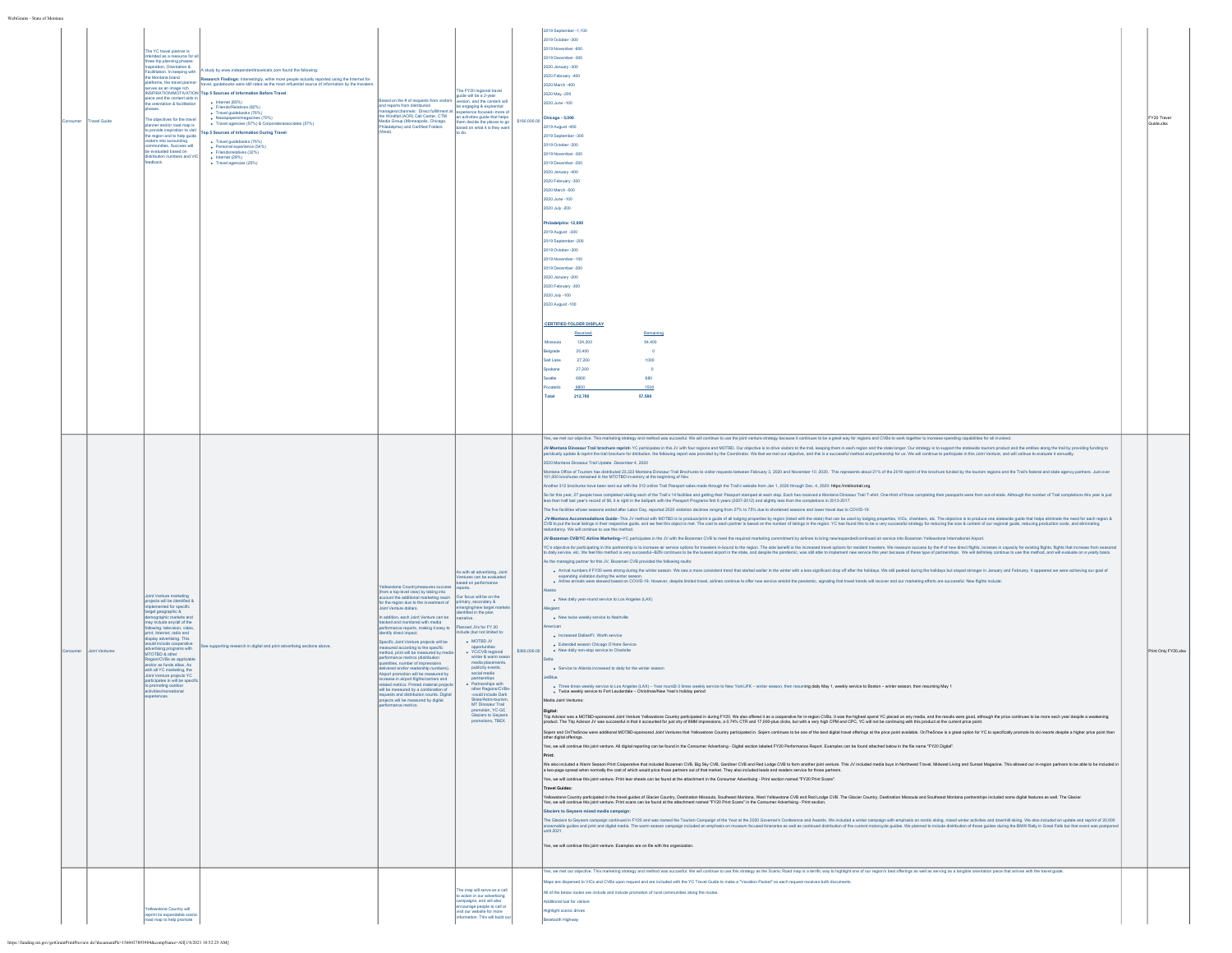| WebGrants - State of Montana |                         |                                                                                                                                                                                                                                                                                                                                                                                                                                                                  |                                                                                                                                                                                                                                                                                                                                                                                                                                                                                                                                                                                                                                                                                                                                                                                                                                                                                                                                                       |                                                                                                                                                                                                                                                                                                                                                                                                                                                                                                                                                                                                                                                                                           |                                                                                                                                                                                                                                                                                                                                                                                                                                                                                                                                                                                                                                                                                                                      |              |                                                                                                                                                                                                                                                                                                                                                                                                                                                                                                                                                                                                                                                                                                                                                                                                                                                                                                                                                                                                                                                                                                                                                                                                                                                                                                                                                                                                                                                                                                                                                                                                                                                                                                                                                                                                                                                                                                                                                                                                                                                                                                                                                                                                                                                                                                                                                                                                                                                                                                                                                                                                                                                                                                                                                                                                                                                                                                                                                                                                                                                                                                                                                                                                                                                                                                                                                                                                                                                                                                                                                                                                                                                                                                                                                                                                                                                                                                                                                                                                                                                                                                                                                                                                                                                                                                                                                                                                                                                                                                                                                                                                                                                                                                                                                                                                                                                                                                                                                                                                                                                                                                                                                              |                     |
|------------------------------|-------------------------|------------------------------------------------------------------------------------------------------------------------------------------------------------------------------------------------------------------------------------------------------------------------------------------------------------------------------------------------------------------------------------------------------------------------------------------------------------------|-------------------------------------------------------------------------------------------------------------------------------------------------------------------------------------------------------------------------------------------------------------------------------------------------------------------------------------------------------------------------------------------------------------------------------------------------------------------------------------------------------------------------------------------------------------------------------------------------------------------------------------------------------------------------------------------------------------------------------------------------------------------------------------------------------------------------------------------------------------------------------------------------------------------------------------------------------|-------------------------------------------------------------------------------------------------------------------------------------------------------------------------------------------------------------------------------------------------------------------------------------------------------------------------------------------------------------------------------------------------------------------------------------------------------------------------------------------------------------------------------------------------------------------------------------------------------------------------------------------------------------------------------------------|----------------------------------------------------------------------------------------------------------------------------------------------------------------------------------------------------------------------------------------------------------------------------------------------------------------------------------------------------------------------------------------------------------------------------------------------------------------------------------------------------------------------------------------------------------------------------------------------------------------------------------------------------------------------------------------------------------------------|--------------|--------------------------------------------------------------------------------------------------------------------------------------------------------------------------------------------------------------------------------------------------------------------------------------------------------------------------------------------------------------------------------------------------------------------------------------------------------------------------------------------------------------------------------------------------------------------------------------------------------------------------------------------------------------------------------------------------------------------------------------------------------------------------------------------------------------------------------------------------------------------------------------------------------------------------------------------------------------------------------------------------------------------------------------------------------------------------------------------------------------------------------------------------------------------------------------------------------------------------------------------------------------------------------------------------------------------------------------------------------------------------------------------------------------------------------------------------------------------------------------------------------------------------------------------------------------------------------------------------------------------------------------------------------------------------------------------------------------------------------------------------------------------------------------------------------------------------------------------------------------------------------------------------------------------------------------------------------------------------------------------------------------------------------------------------------------------------------------------------------------------------------------------------------------------------------------------------------------------------------------------------------------------------------------------------------------------------------------------------------------------------------------------------------------------------------------------------------------------------------------------------------------------------------------------------------------------------------------------------------------------------------------------------------------------------------------------------------------------------------------------------------------------------------------------------------------------------------------------------------------------------------------------------------------------------------------------------------------------------------------------------------------------------------------------------------------------------------------------------------------------------------------------------------------------------------------------------------------------------------------------------------------------------------------------------------------------------------------------------------------------------------------------------------------------------------------------------------------------------------------------------------------------------------------------------------------------------------------------------------------------------------------------------------------------------------------------------------------------------------------------------------------------------------------------------------------------------------------------------------------------------------------------------------------------------------------------------------------------------------------------------------------------------------------------------------------------------------------------------------------------------------------------------------------------------------------------------------------------------------------------------------------------------------------------------------------------------------------------------------------------------------------------------------------------------------------------------------------------------------------------------------------------------------------------------------------------------------------------------------------------------------------------------------------------------------------------------------------------------------------------------------------------------------------------------------------------------------------------------------------------------------------------------------------------------------------------------------------------------------------------------------------------------------------------------------------------------------------------------------------------------------------------------------------|---------------------|
| nsume                        | Inted Material          | avel outside Yellowstone<br>tional Park and into the<br>sunities within the<br>gion. The map is joined<br>th the Yellowstone Cour<br>avel Guide to form a<br>avel Packet that is mailed<br>out to those that have<br>suested it.<br>tribution. It is not meant to<br>lace the regional travel<br>ide, but as a cost-effective<br>hative, YC will be able to<br>nove to a bi-annual travel<br>de, thereby reducing the<br>ost of that publication<br>ignificanty. | ellowstone Country's agency (Windfall) conducted and gathered research from local and<br>entowaters country a system ( virtualism) considerate in planeted requested and picked up<br>local CVBs and VICs to see which travel collateral pieces were requested and picked up<br>lost frequently. They also surveyed the top i<br>sitor FAQ<br>Directional: How do I get to the park? How far is it to the park?<br>- Activity based: What is there to do outside the park? What are some communities outside the<br>rk? Where are the hiking/biking/ATV trails?<br>he strategy behind the map $\big $ . Where can I get cell service or Wi-Fi?<br>The small-gy $\frac{1}{2}$ of the small cost-<br>s to provide a visual, cost-<br>$\frac{1}{2}$ How are visitors using the guide?<br>. Visitors pick up travel quides specifically for activity ideas and maps.<br>"Anything Yellowstone"<br>Love smaller maps that are easier to carry with around. | lap requests will be carefully monitory<br>by our agency and contact center to<br>determine which marketing efforts work<br>best to promote the map. CVB and VIC<br>pickup rates and restocking requests will<br>also be monitored to measure success<br>for the project. Print counts will be<br>racked and reported.                                                                                                                                                                                                                                                                                                                                                                    | inquiry database for future<br>arketing communications<br>GOALS<br>ditional tool for visitors<br>ighlight scenic drives<br>artooth Highway<br>radise Valley Scenic Loop<br>allatin Canyor<br><b>Yellowstone National Park</b><br>Lake Loop<br>bsarokee Loop<br><b>Highlight off the beaten pat</b><br>nities, attractions.<br>State Parks, trails, recre<br>reas and more.<br>irational content and                                                                                                                                                                                                                                                                                                                  |              | aradise Valley Scenic Loop<br><b>Salatin Canyor</b><br>ellowstone National Park<br>ake Loco<br>sarokee Loop<br>\$35,000.00 Highlight off the beaten path communities, attractions, State Parks, trails, recreation areas and more.<br>pirational content and photos<br>all Center Information:<br>Y20 Total Leads from Website guide requests: 3,344<br>19 Total Leads from Website guide requests: 4,632<br>FY20 Scenic Road Map found here: https://www.visitvellowstonecountry.com/assets/scenic-road-map.odf and attached in the additional attachments below<br>See attached printed production counts report.<br>Cooies of printed materials are on file at the organization.                                                                                                                                                                                                                                                                                                                                                                                                                                                                                                                                                                                                                                                                                                                                                                                                                                                                                                                                                                                                                                                                                                                                                                                                                                                                                                                                                                                                                                                                                                                                                                                                                                                                                                                                                                                                                                                                                                                                                                                                                                                                                                                                                                                                                                                                                                                                                                                                                                                                                                                                                                                                                                                                                                                                                                                                                                                                                                                                                                                                                                                                                                                                                                                                                                                                                                                                                                                                                                                                                                                                                                                                                                                                                                                                                                                                                                                                                                                                                                                                                                                                                                                                                                                                                                                                                                                                                                                                                                                                          | FY20MapReprint.xlsx |
|                              | tronic Adv - Newsletter | et marketing campaign<br>will be highly targeted and<br>integrated. Fmail marketing<br>Integrated. Email marks<br>will allow YC to build<br>pnibivoty yd agirlano<br>he right information at the<br>time directly to people<br>o already have made a<br>nection to the region. We<br>will use informative content<br>& great imagery for<br>iration - and to depict a<br>reince.                                                                                 | tps://blog.bufferapp.com/8-effective-email-strategies-backed-by-research<br>https://www.forbes<br>enski/2014/09/26/email-marketing-most-effective-mo<br>arketing-most-difficult#23249ecd3e28<br>as://www.inc.com/peter-roesler/study-shows-email-marketing-still-popular-and-effective-with<br>llennials.html<br>https://www.campaignmonitor.com/resources/guides/email-marketing-new-rules/                                                                                                                                                                                                                                                                                                                                                                                                                                                                                                                                                          | YC will use one/more of the following<br>(Pls to analyze & measure the succes<br>f direct email campaigns:<br>. Click Rate<br><b>Conversion Rate</b><br>. Unique Open Rate<br><b>Unsubscribe Rate</b><br>.<br>Bounces<br>Site Traffic<br>The objective for Administration budge                                                                                                                                                                                                                                                                                                                                                                                                           | mail is effective because i<br>ission based. Th<br>eople on our email list<br>we coted in to receive<br>sages. Email marketing<br>akes sense because it's<br>sable on multiple device<br>and we can include social<br>media, online video and oth<br>arketing elements all<br>ithin one content-<br>ich marketing message. O<br>ocus will be on the primary<br>secondary & emerging/new<br>target markets identified in<br>.<br>plan narrative.                                                                                                                                                                                                                                                                      | \$28,000.00  | Yes, we met our objective. Yes, we will continue to use this method, as digital/electronic outreach is still a vital supporting piece for our marketing efforts.<br>We outlined the following as measures of success for FY20. While our numbers are not outstanding in any front, we believe email marketing to still be an integral part of an overall marketing compaign. We have adjusted our<br>amples are on file with the organization and please see attached file titled "FY20 Email" for electronic copies.<br>1. Click Rate<br>Our dick rate during FY20 fell below the industry standard of 1.7% at 0.3%. We have looked at adjusting our template to help enhance this rate in FY21.<br>2. Conversion Rate<br>on rate is 2.98% which is above the industry standard of 2.35%.<br>3. Unique Open Rate<br>industry average for Open Rate is 14.5% while FY20 campaigns averaged 14.0% over 22 email blasts. Of our 716,986 successful deliveries there were 100,862 unique opens to reach that number<br>Unsubscribe Ra<br>Our unsubscribe rate for FY20 sat at .29% on 716,986 deliveries over the course of the fiscal year which is an improvement from FY19 which was .38%. The numbers continued to fluctuate based on influctions of new leads from<br>isubscribers after adding more people to the contact list.<br>Y20 saw a total of 3,516 bounces on 720,502 recipients for a bounce rate of 0.49% which was a marked improvement from FY19 which saw 10,343 total bounces on 701,428 total recipients for a bounce rate of 1.47%.<br>6. Site Traffic -<br>In FY20, the Yellowstone Country website (www.visityellowstonecountry.com) exceeded our goal of 525,000 unique visitors with a final total of 575,441 unique visitors. That is up from our FY19 total of 422,125 visitors and<br>Date  Opened Open Rate Clicked CTR  Bounced Bounce Rate  Unsubscribed Unsubscribe Rate  Successful Deliveries  Total Sent<br>5/12/20 4721 15.1 88 0.3 214 0.681333376<br>Bevond Yellowstone: Sweet Grass County<br>69 0.221189293<br>31195<br>31409<br>Beyond Yellowstone: Park County<br>4/29/20 4852<br>15.5<br>180<br>0.6<br>231 0.731823222<br>67<br>0.213825238<br>31334<br>31565<br>Welcome to Montana's Yellowstone Country<br>4/16/20 5243<br>16.7<br>97<br>0.3 226 0.712911265<br>106<br>0.336775218<br>31475<br>31701<br>3/5/20 4463<br>14.1<br>0.2 264 0.829849433<br>0.247234461<br>31549<br>31813<br>Spring Events in Yellowstone Country, 2020!<br>52<br>78<br>Spring Awakening in Yellowstone Country!<br>2/27/20  4201<br>13.3<br>56<br>0.2<br>379 1.187938816<br>66<br>0.209357653<br>31525<br>31904<br>Feb Consumer Blast<br>2/20/20 4048<br>12.7<br>90<br>206  0.643488583<br>0.27981262<br>31807<br>32013<br>0.3<br>89<br>Skijoring Montana Style<br>2/4/20 4592<br>14.4 67<br>0.2 210 0.653432074<br>90 <sub>1</sub><br>0.28188424<br>31928<br>32138<br>Butchers, Bakers and Barkeeps: Blacksmith Italian<br>1/16/20 4699<br>14.6<br>88<br>0.3<br>66  0.204651163<br>100<br>0.310713398<br>32184<br>32250<br>1/10/20 4644<br>109 0.336565182<br>0.350094495<br>Bridger Bowl Avalance Dogs: Everyone's Eavorite Heroes<br>14.4 67<br>0.2<br>113<br>32277<br>32386<br>Elk River Art: Studio and Guest Lodge<br>1/3/20 4531<br>14<br>130<br>0.4<br>94  0.288804228<br>131<br>0.403648241<br>32454<br>32548<br>Dec Consumer Blast<br>12/11/20 3863<br>11.8<br>91<br>0.3<br>70  0.214158967<br>102<br>0.312729948<br>32616<br>32686<br>Winter in West Yellowstone is characterized by one thing: snow, and lots of it.<br>12/6/19 3938<br>12<br>23<br>0.1<br>87 0.265146897<br>118<br>0.360580596<br>32725<br>32812<br>Ski Hill Roundup--News You Need to Know!<br>11/22/20 3906<br>11.9<br>62<br>0.2 88 0.266804111<br>0.35871713<br>32895<br>32983<br>118<br>10/22/20 4287<br>0.3 44 0.132862276<br>0.299337828<br>33073<br>33117<br>I ockhorn Hard Cider: Pure to the Core<br>13<br>88<br>99<br>Cultivating Connection at Big Sky Yoga Retreats<br>10/10/20 4723<br>14.2<br>74<br>0.2<br>33  0.099388609<br>0.25324088<br>33170<br>33203<br>84<br>11 Fall Food Finds in Yellowstone Country!<br>10/1/20 4843<br>87<br>0.3 271 0.812520613<br>0.296233601<br>33353<br>14.6<br>98<br>33082<br>Fall Events in Yellowstone Country, 2019<br>9/10/20 4758<br>14.2 72<br>0.2 41 0.122581995<br>83<br>0.248458361<br>33406<br>33447<br>8/27/20 4980<br>33558<br>Fall lodging in Yellowstone National Park<br>14.9<br>290<br>0.9<br>125  0.372489421<br>80<br>0.239284539<br>33433<br>8/16/20 4844<br>Visiting Cooney State Park in the Fall<br>14.5 68<br>0.2 227 0.673750445<br>95<br>0.283878679<br>33465<br>33692<br>August Events in Yellowstone Country, 2019!<br>7/30/20 4621<br>13.7 105<br>213  0.629544245<br>0.29445882<br>33621<br>33834<br>0.3<br>99<br>7/24/20 4985<br>14.8<br>81<br>0.2<br>194   0.57104171<br>106<br>0.313804435<br>33779<br>33973<br>Off Road in Yellowstone Country<br>Alpaca Heaven: A Day at Sentinel Ranch Alpacas<br>7/18/20 5120<br>15.1 182<br>0.5 124 0.363455169<br>111<br>0.326537817<br>33993<br>34117<br>100862<br>14.07 2138 0.30 3516<br>716986<br>720502<br>0.49<br>2102<br>0.29 | FY20 Email.pdf      |
| upport                       |                         | b objective for use of thi<br>dget is to use the<br>wable 20% of the overal<br>doet as efficiently &<br>tively as possible, yet<br>maintain a quality<br>eration. The strategy to<br>jeve the objective is to<br>ize fxed costs, utilize<br>est buys" when acquiring<br>ssary assets and to<br>oritize costs based on<br>heds" versus "wants"                                                                                                                    | s://smallbusiness.chron.com/examples-budget-justifications-26023.html<br>ps://doresearch.stanford.edu/training/cardinal-curriculum-level-2/proposal-and-budget<br>paration-ora-1120/proposal-and-budget-preparation-create-budget/budget-justificatio                                                                                                                                                                                                                                                                                                                                                                                                                                                                                                                                                                                                                                                                                                 | s to spend funds appropriately and<br>et to apena tensor appropriately and<br>ifficiently for managing the<br>irganization's operations. Per statute,<br>e maximum allowed for the<br>inistration method is no 20% of the<br>al lodging tax receipts. Success will<br>determined by the total spend in the<br>nistration method: if it is 20% or<br>s, we will consider the method<br>esstul.<br>strives to use less than the allowa<br>20% for Administration, thereby<br>allocating more funds to the marketing<br>principal and less to consistions.<br>agement. Success will be mea<br>w evaluating our ability to minimize<br>eration costs enough that we don't<br>se the full 20%. | te Administrative hudget i<br>the operations budget that<br>allows us to pay wages,<br>pperate an office, but<br>quipment & conduct<br>usiness as an organizat                                                                                                                                                                                                                                                                                                                                                                                                                                                                                                                                                       | \$200,263.00 | is, we met our objective of successfully running the corporate operations of the organization. Our strategy was to use the minimal amount of our funding necessary to meet our administrative fundions of following all releva<br>dions. We will continue to use this method as the management tool, as we feel that keeping our administrative budget between 10-15% of the allowbale 20% of our overall budget is very effective, and shows we are successfull<br>were successful in meeting our overall objective of staying within the allowable 20% for the Administration budget. We will continue to use this marketing method.                                                                                                                                                                                                                                                                                                                                                                                                                                                                                                                                                                                                                                                                                                                                                                                                                                                                                                                                                                                                                                                                                                                                                                                                                                                                                                                                                                                                                                                                                                                                                                                                                                                                                                                                                                                                                                                                                                                                                                                                                                                                                                                                                                                                                                                                                                                                                                                                                                                                                                                                                                                                                                                                                                                                                                                                                                                                                                                                                                                                                                                                                                                                                                                                                                                                                                                                                                                                                                                                                                                                                                                                                                                                                                                                                                                                                                                                                                                                                                                                                                                                                                                                                                                                                                                                                                                                                                                                                                                                                                                       |                     |
| eting<br>upport              | ortunity Marketing      | OPPORTUNITY marketing<br>projects will be identified &<br>lynolemented for specific tary<br>psychographic, geographic &<br>demographic markets. This<br>xild include<br>operative marketing venture<br>Ih private and/or public<br>partners that meet the overall<br>goals, objectives & strategies<br>identified in YC's marketing                                                                                                                              | od information exists that supports a business maintianing an Opportunity and/or Crisis Fund<br>budget--being prepared for the une<br>ected makes good business sense.<br>ttps://www.quora.com/How-do-opportunity-costs-affect-the-capital-budgeting-decision-mak<br>process<br>ps://finance.yahoo.com/news/why-opportunity-fund-141838751.html                                                                                                                                                                                                                                                                                                                                                                                                                                                                                                                                                                                                       | All YC's Opportunity projects will be<br>aluated against the following<br>1 Plan for the unexpected An<br>Opportunity project will be<br>exactly that--unexprected, new,<br>unforeseen at the beginning of<br>the year.<br>2. Viable projects. Opportunity<br>projects must support the<br>marketing goals & objectives,<br>and must support & integrate<br>with all our marketing efforts.<br>3. Prove the value. Each<br>Opportunity project will have<br>specific measurable objectives<br>to measure against.                                                                                                                                                                         | Reasons for setting aside<br>Opportunity funds for a<br>isiness are pretty much th<br>me as one does it for<br>ersonal finance--to have the<br>apital to invest in somethin<br>foreseen that helps<br>achieve goals & objectives.<br>YC's OPPORTUNITY budge<br>is intended to be a reserve o<br>funds so as to be able to tak<br>iovantage of opportunities &<br>feas that come up during the<br>course of the year. YC does<br>not wish to tie up a large sur<br>ney at the beginning<br>the year for the "unk<br>so we allocate a small<br>budget, then look to incre<br>this budget should viable<br>ojects present thems<br>Our focus will be on the<br>rimary, secondary &<br>emerging/new target<br>narrative. | \$1,000.00 P | Our objective is to be able to react immediately in the ever-changing marketing world and the stritegy to do that is to set aside funds for the unforseen, unexpected projects that crop up during the year. So, YES, we met o<br>clects/campaigns using these budget funds. We will continue to include this method in our annual marketing plan, as it is a viable way for us to be able to assess opportunities as they arise.                                                                                                                                                                                                                                                                                                                                                                                                                                                                                                                                                                                                                                                                                                                                                                                                                                                                                                                                                                                                                                                                                                                                                                                                                                                                                                                                                                                                                                                                                                                                                                                                                                                                                                                                                                                                                                                                                                                                                                                                                                                                                                                                                                                                                                                                                                                                                                                                                                                                                                                                                                                                                                                                                                                                                                                                                                                                                                                                                                                                                                                                                                                                                                                                                                                                                                                                                                                                                                                                                                                                                                                                                                                                                                                                                                                                                                                                                                                                                                                                                                                                                                                                                                                                                                                                                                                                                                                                                                                                                                                                                                                                                                                                                                                            |                     |
|                              |                         |                                                                                                                                                                                                                                                                                                                                                                                                                                                                  |                                                                                                                                                                                                                                                                                                                                                                                                                                                                                                                                                                                                                                                                                                                                                                                                                                                                                                                                                       |                                                                                                                                                                                                                                                                                                                                                                                                                                                                                                                                                                                                                                                                                           |                                                                                                                                                                                                                                                                                                                                                                                                                                                                                                                                                                                                                                                                                                                      |              | es, the method was successful and we will continue to use it in future campaigns. We attribute the reduction in both leads generated due to the stoppage of media buys in the spring due to the COVID-19 pandemic<br>-<br>FY20 Ad Code Reports are attached<br>FY20 Leads Generated: 28,088<br>FY19 Leads Generated: 40.473<br>- 13 Leads Schemate, 40,413<br>- 120 Total Leads from Website guide requests: 3,344<br>- 19 Total Leads from Website guide requests: 4,632<br>AQ's can be found here: https://docs.google.com/spreadsheets/d/1OG3E3r-17ZrdDwTY_Grwk2N-CJdK5AI5JbzY5eQx-so/edit<br><b>Fravel Guide Requests:</b><br>avel guide shipments were down in FY20, but we attribute that decrease to the COVID-19 pandemic as many people were less inclined to look to travel and our advertising slowed towards the end of the fiscal year.<br>Account # Permit / Pub CRID PO of Permit PO of Mailing<br><b>Mailing Agent</b><br>Date<br>Pieces<br>2781965PI 406<br>22360848MISSOULA MT MISSOULA MT<br>6/24/20<br>263WINDEALL INC. 516 S ORANGE ST. MISSOLILAMT 59801-59801<br>2781965PI 406<br>22360848MISSOULA MT<br>MISSOULA MT<br>5/18/20<br>408WINDFALL INC. 516 S ORANGE ST MISSOULAMT 59801-59801<br>22360848MISSOULA MT MISSOULA MT<br>710WINDFALL INC. 516 S ORANGE ST MISSOULAMT 59801-59801<br>2781965PI 406<br>3/24/20<br>22360848MISSOULA MT MISSOULA MT<br>2/21/20<br>210WINDFALL INC. 516 S ORANGE ST MISSOULAMT 59801-59801<br>2781965PI 406<br>2781965PI 406<br>22360848MISSOULA MT MISSOULA MT<br>2/5/20<br>210WINDFALL INC. 516 S ORANGE ST MISSOULAMT 59801-59801                                                                                                                                                                                                                                                                                                                                                                                                                                                                                                                                                                                                                                                                                                                                                                                                                                                                                                                                                                                                                                                                                                                                                                                                                                                                                                                                                                                                                                                                                                                                                                                                                                                                                                                                                                                                                                                                                                                                                                                                                                                                                                                                                                                                                                                                                                                                                                                                                                                                                                                                                                                                                                                                                                                                                                                                                                                                                                                                                                                                                                                                                                                                                                                                                                                                                                                                                                                                                                                                                                                                                               |                     |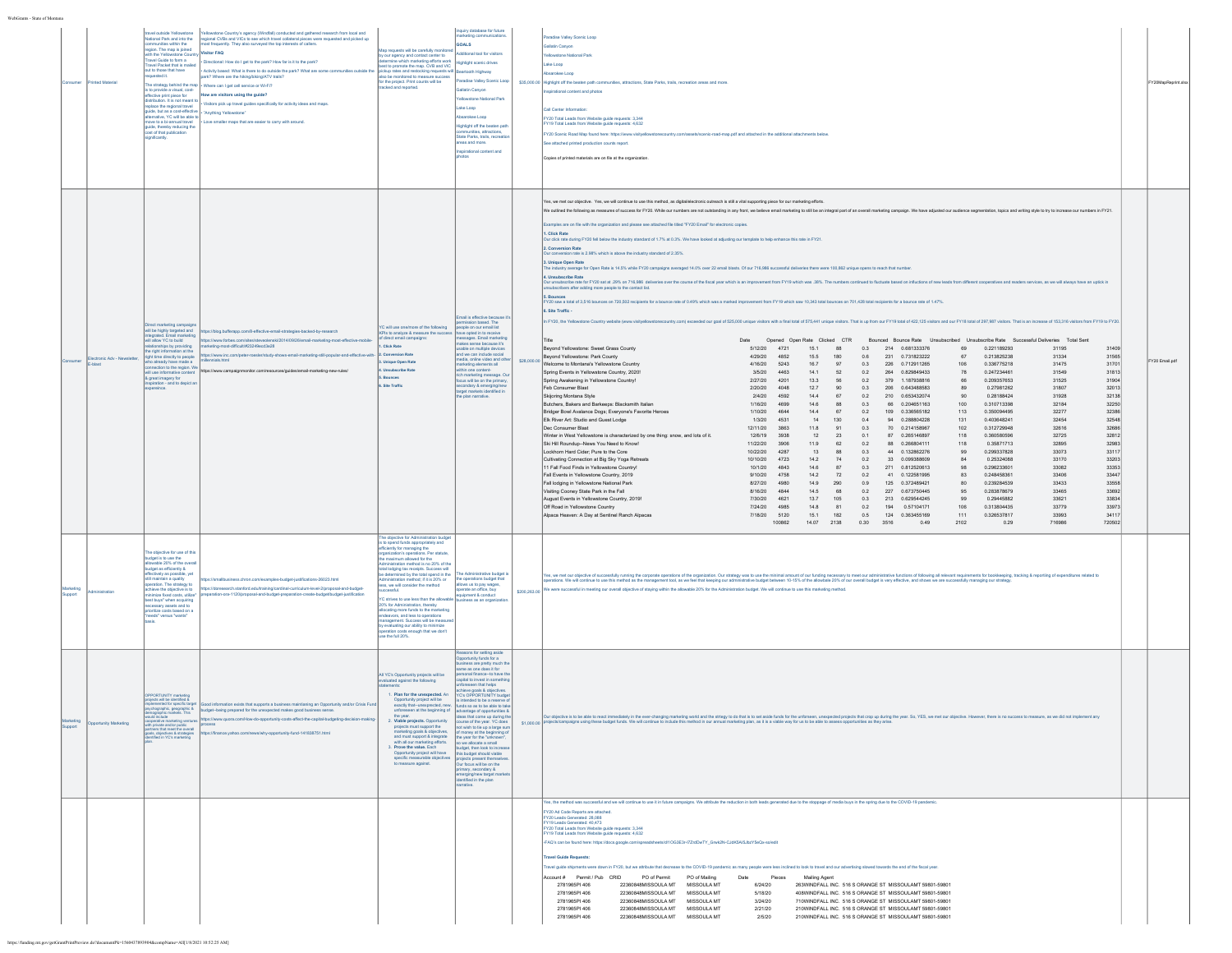| WebGrants - State of Montana |                       |                                                                                                                                                                                                                                                                                                                                                                                                                                                                                                                                                                                                                                                                                                                                                                                                                                                                                                                                                                                                                                                                                                                                                                                                                                                                                                                                                                                                                               |                                                                                                                                                                                                                                                                                                                                                                                                                                                                                                                                                                                                                                                                                                                                                                                                                                                                                                                                                                                                                                                                                                                   |                                                                                                                                                                                                                                                                                                                                                                                                  |                                                                                                                                                                                                                                                                                                                                                                                                                                                      | 2781965PI 406<br>22360848MISSOULA MT MISSOULA MT<br>1/9/20<br>357WINDFALL INC. 516 S ORANGE ST MISSOULAMT 59801-59801                                                                                                                                                                                                                                                                                                                                                                                                                                                                                                                                                                                                                                                                                                                                                                                                                                                                                                                                                                                                                                                                                                                                                                                                                                                                                                                                                                                                                                                                                                                                   |                                                      |
|------------------------------|-----------------------|-------------------------------------------------------------------------------------------------------------------------------------------------------------------------------------------------------------------------------------------------------------------------------------------------------------------------------------------------------------------------------------------------------------------------------------------------------------------------------------------------------------------------------------------------------------------------------------------------------------------------------------------------------------------------------------------------------------------------------------------------------------------------------------------------------------------------------------------------------------------------------------------------------------------------------------------------------------------------------------------------------------------------------------------------------------------------------------------------------------------------------------------------------------------------------------------------------------------------------------------------------------------------------------------------------------------------------------------------------------------------------------------------------------------------------|-------------------------------------------------------------------------------------------------------------------------------------------------------------------------------------------------------------------------------------------------------------------------------------------------------------------------------------------------------------------------------------------------------------------------------------------------------------------------------------------------------------------------------------------------------------------------------------------------------------------------------------------------------------------------------------------------------------------------------------------------------------------------------------------------------------------------------------------------------------------------------------------------------------------------------------------------------------------------------------------------------------------------------------------------------------------------------------------------------------------|--------------------------------------------------------------------------------------------------------------------------------------------------------------------------------------------------------------------------------------------------------------------------------------------------------------------------------------------------------------------------------------------------|------------------------------------------------------------------------------------------------------------------------------------------------------------------------------------------------------------------------------------------------------------------------------------------------------------------------------------------------------------------------------------------------------------------------------------------------------|---------------------------------------------------------------------------------------------------------------------------------------------------------------------------------------------------------------------------------------------------------------------------------------------------------------------------------------------------------------------------------------------------------------------------------------------------------------------------------------------------------------------------------------------------------------------------------------------------------------------------------------------------------------------------------------------------------------------------------------------------------------------------------------------------------------------------------------------------------------------------------------------------------------------------------------------------------------------------------------------------------------------------------------------------------------------------------------------------------------------------------------------------------------------------------------------------------------------------------------------------------------------------------------------------------------------------------------------------------------------------------------------------------------------------------------------------------------------------------------------------------------------------------------------------------------------------------------------------------------------------------------------------------|------------------------------------------------------|
| upport                       | <b>Center</b>         | This budget supports<br>distribution of YC's printer<br>materials to both resident<br>and non-resident visitors,<br>shipping, postage and the<br>call center. As the primary<br>eans of distribution to both<br>gional outlets and<br>ntified out-of-state hubs,<br>YC contracts with Certified<br>& fulfill bulk order requests,<br>and stock the planners in<br>eligible rest areas and<br>chure racks.                                                                                                                                                                                                                                                                                                                                                                                                                                                                                                                                                                                                                                                                                                                                                                                                                                                                                                                                                                                                                     | relation, Montana Office of Tourism in past research reporting of its own showed as high as <b>Distribution of the travel planner</b> and<br>In reason, Montaña Umbe di Toulem in past research reporting or is own stronged as Ingri as 30% increase in visibation from traveless able to make contact with the call center or visibor (and in the call center or visibor<br>campaigns, advertising creative, public relations, and much more.<br>Folder Senvices and CTM to computers, wavenuse is usering the measurement and must institute the measurement of<br>distribute travel planners and TThe call center is an integral service piece to the overall marketing program                                                                                                                                                                                                                                                                                                                                                                                                                               | reliowstone, the 10 regional VICs, local call center functionalty,<br>Chambers and as a fulfilment piece for shipping and postage are all<br>linect inquiries to the call center, guest integral parts of running the<br>book sign-ups on the website and<br>consumer advertising campaigns.                                                                                                     | business.                                                                                                                                                                                                                                                                                                                                                                                                                                            | 2781965PI 406<br>22360848MISSOULA MT<br>MISSOULA MT<br>12/4/19<br>241WINDFALL INC. 516 S ORANGE ST MISSOULAMT 59801-59801<br>2781965PI 406<br>22360848MISSOULA MT MISSOULA MT<br>210WINDFALL INC. 516 S ORANGE ST MISSOULAMT 59801-59801<br>9/24/19<br>2781965PI 406<br>22360848MISSOULA MT MISSOULA MT<br>8/20/19<br>300WINDFALL INC. 516 S ORANGE ST MISSOULAMT 59801-59801<br>226WINDFALL INC. 516 S ORANGE ST MISSOULAMT 59801-59801<br>2781965PI 406<br>22360848MISSOULA MT MISSOULA MT<br>8/9/19<br>2781965PI 406<br>22360848MISSOULA MT MISSOULA MT<br>7/23/19<br>209WINDFALL INC. 516 S ORANGE ST MISSOULAMT 59801-59801<br>3344<br>CTM Distribution:<br>neapolis: 20,000<br>2019 August -800<br>019 September -1,100<br>019 October -300<br>2019 November -600<br>2019 December -300<br>2020 January -300<br>2020 February -400<br>2020 March -400<br>2020 May -200<br>2020 June -100<br>$$90,000.00$ Chicago - 5,000<br>2019 August -400<br>2019 September -300<br>2019 October - 200<br>2019 November -300<br>2019 December -200<br>2020 January -400<br>2020 February -300<br>2020 March -500<br>2020 June -100<br>2020 July -200<br>Philadelphia: 12,000<br>2019 August -300<br>2019 September - 200<br>19 October -300<br>2019 November -100<br>2019 December -200<br>2020 January -200<br>2020 February -300<br>2020 July -100<br>2020 August -100<br>CERTIFIED FOLDER DISPLAY Distribution<br>Received<br>Remaining<br>124,300<br>54,400<br>Missoula<br>Belgrade<br>20,400<br>$\circ$<br>Salt Lake<br>27,200<br>1000<br>pokane<br>27,200<br>$\circ$<br>Seattle<br>6800<br>680<br>otleteor<br>1500<br>6800<br>Total<br>212,700<br>57,580 | FY20 Ad Codes.pdf                                    |
| ting                         | ding/Staffing/Signage | The strategy for funding VIC<br>ataffing includes utilizing<br>local knowledge to help<br>an knowledge to http:<br>prove the visitor<br>perience and having stat<br>elo increase awareness of<br>the local community, region<br>and state. The regional VICs<br>are a vital component of<br>YC's efforts to entice<br>travelers to visit, stay long<br>and do more while in<br>Montana. Although use of<br>the Internet for trip planning<br>is increasing, once on the<br>ground, travelors want to<br>have local knowledge and<br>eraction to help them h<br>sible. Funding VICs is a<br>dinvestment since it<br>allows us to provide a<br>gible benefit for visitors,<br>as well as giving YCMI an<br>ortunity to leverage<br>nerships with the local<br>onsecution in the la<br>njunction with our<br>case the multitude of<br>nowcase are measured or<br>nique attractions, scenery,<br>vents and properties in the<br>egional communities.<br>What Visitor Information<br>Centers Can Provide:<br>· Personal interactio<br>and engagement<br>with visitors<br>• Display Brochures,<br>rack cards,<br>quidebooks & other<br>printed material<br>. Offer a Taste<br>Community -What<br>better way to sell<br>your destination<br>than one-on-one<br>interaction with the<br>• Dining & Lodging<br>Information for<br>visitors<br>$\bullet$ Crucial travel<br>information such as<br>road closures, fires,<br>floods, etc. | The build of videos assided dump the 17 M funding period (Mercurian Discover) performancements in the interpretational control of the material of the serve period of the serve of the funding period of the server of the ser<br>Having on-site, trained travel TTRR 2018 Non-resident data shws that of the 185 survery repondents who answered<br>bestoommatiss.<br>Gets is related through the material of the tilt survey reporteris who answered and comparent memorimes . In t<br>Gets is related through the comparation of the state that is the comparation series to the subst<br>https://aboutourism.wordpress.com/2010/08/11/burist-information-centers-as-a-vital-component for all three phases of the<br>- https://aboutourism.wordpress.com/2010/08/11/burist-information-centers-as-a-vital-component for al<br>marketing campaigns to help https://aboutourism.wordpress.com/2010/08/11/tourist-information-centers-as-a-vital-<br>ttps://www.tandfonline.com/doi/abs/10.1080/10548400903356178<br>lps://skift.com/2015/03/23/rethinking-the-visitor-center-in-the-age-of-connected-travelers/ | Integral part of YC's overall<br>Ishor numbers and satisfaction are key<br>Ito be very successful. Wisho<br>Ito be very successful. Wisho<br>demoporaphic markets Primary<br>objective is to obtain as much visitor<br>formation as possible for use in<br>nitoring trends & changes in<br>orgraphic/geographic/pyschograj<br>ravel profiles that can be used to help<br>uide marketing efforts. | The VIC program is an<br>Information Centers are one<br>communication channels with<br>which to attract and educate<br>offering a variety of services<br>h zeasdo polansin ed.<br>travel and after they arrive at<br>a destination. In addition to<br>being an information source<br>travel counselors are<br>ssentially an influencer<br>thye can have an impact of<br>travel plans from the<br>beginning through to the<br>actual trip expereince. | he, as the COVD figures in a discussion in the interaction in the inspiring that is the interaction in the interaction in the interaction in the institution institution in the interaction in the interaction in the interact<br>requirements also contributed to reduced in-person visitation in the centers, so the reproted #'s were down drastically from the previous year. Overall, the decrease in reported 2020 VIC visitors was 70% less for the same<br>The VIC managers report that once travel stanted in the state, they had strong summer numbers; however, group sizes changed; instead of groups of 3-6 coming into the centers, only one person/representative came in, so only<br>\$120,000.00 tn<br>elling in emailer crosse (1.2) nanole also meant larg nanole was the reiman reasons attributed to the decrease in numbers.<br>spite COVID, we feel the strategy (and this method) are still viable and successful for us, and had the pandemic not hit, we are very confident that we would have equaled or bettered our 2019 visitor #'s, as our lodging pa<br>ny strong. Every indication in our marketing data had shown we were on pace to have another very strong summer, so investing in our VICs and communities continues to be a good marketing strategy for us, so YES, we will con                                                                                                                                                                                                                                                                                                                                  | VIC Completion Top<br>15 states Summary<br>FY 20.doc |
|                              |                       |                                                                                                                                                                                                                                                                                                                                                                                                                                                                                                                                                                                                                                                                                                                                                                                                                                                                                                                                                                                                                                                                                                                                                                                                                                                                                                                                                                                                                               |                                                                                                                                                                                                                                                                                                                                                                                                                                                                                                                                                                                                                                                                                                                                                                                                                                                                                                                                                                                                                                                                                                                   |                                                                                                                                                                                                                                                                                                                                                                                                  | Cultural Tourism is form of<br>tourism that allows tourists t<br>immersed in local cultural<br>related activities such as<br>rituals and festivities. It leads<br>the destination in providing<br>opportunity for authentic<br>cultural exchange between                                                                                                                                                                                             |                                                                                                                                                                                                                                                                                                                                                                                                                                                                                                                                                                                                                                                                                                                                                                                                                                                                                                                                                                                                                                                                                                                                                                                                                                                                                                                                                                                                                                                                                                                                                                                                                                                         |                                                      |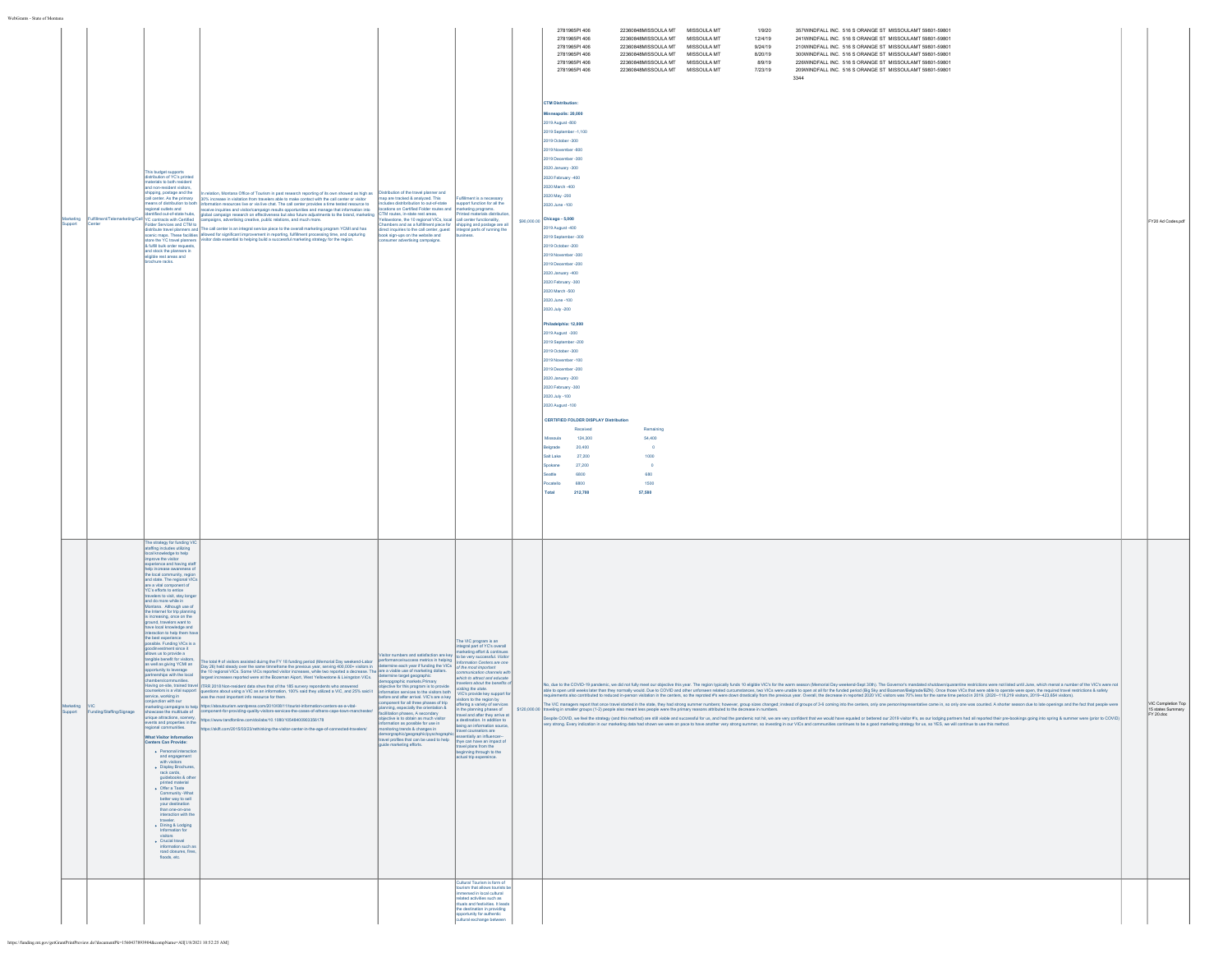| awaang<br>ipport       | Cultural Tourism     | earch has shown that<br>dural tourists "tend to be<br>der, better educated and<br>m more money than the<br>elling public as a whol<br>d "generally spend more<br>oney on holiday, stay<br>nger in a particular area<br>d participate in more<br>ivities than other tourists."<br>s part of our commitment t<br>tners, YC's strategy for<br>the Cultural Tourism grant<br>gram is to provide<br>jonal communities with<br>ancial & marketing supp-<br>r culinary, sporting,<br>usical, & heritage activities<br>d/or lifestyle culture the<br>munity is promoting.<br>ategy is to work woth<br>se partners to develop 8<br>se partners to develop 8<br>smote more "product" in<br>nmunties that helps<br>rease visitation, but also<br>ses awareness of<br>nunities and/or ev<br>s a destination within the<br>cion & state.                                    | cording to the Travel Industry Association of America, roughly eighty percent of the<br>«coording to one trained modulary essociation to remembar, roughly eighty periodic considered<br>150,000,000+ adults who travel more than fifty miles from their homes can be considered<br>cultural tourists." Thirty percent of ad<br>fluenced their choice of destination on their last trip. Cultural tourism and the interest in cultur<br>mong travelers--particularly affluent, active, and frequent travelers-- is on the rise.<br>In FY 18, YC provided grants for six community events and/or cultural happenings/projects in<br>he region. Each of the funded events reported increased attendance from the pre-<br>lous year<br>onally, each event was able to offer more for attendees to see & do at the event.<br>tps://www.gounesco.com/cultural-tourism-sustainable-development/<br>News westernity comfarticle/how.arts.and.cultural.tourism.snur.economic.develor                                                                                                                                                                                                                                                                                                                                                                                                                                                                                                                                                                                                                                                                                                                                                            | · Increase in attendance over<br>previous year for each event<br>. Expansion of the<br>duct/offerings-events<br>ontinue to grow and have mo<br>to offer visitors<br>· Increase social media<br>engagement for the event,<br>community and region; thereby<br>helping to raise awareness                                                                                                                                                                                                                                                                                                                                                       | locals and visitors. For<br>destinations, it encourages<br>local communities to<br>mbrace their culture and<br>post economic growth,<br>developing culturally geare<br>fourism programs;<br>encourages destinations to<br>celebrate and promote what<br>distinguishes their<br>nunities for an authent<br>ochange between locals an<br>Isitors. Linking tourism with<br>heritage and culture can do<br>nore for local economies<br>an promoting them<br>parately. That's the core<br>ea in cultural heritage<br>rism: save your heritac<br>and your culture, share it was<br>economic benefits of touris<br>Additionally, promoting<br>cultural assets in conjunc<br>ith outdoor recreation<br>portunities shows poter<br>visitors the wide spectrum<br>activities in the region,<br>thereby encouraging doing<br>ore and staying longe<br>Economic benefits -<br>Cultural Tourism can provident benefit to the busine<br>mmunity, such as lodging<br>dning, shopping, etc.<br>Visitors' expenditure<br>generates income for the<br>cal community.<br>iocial benefits - Cultural<br>Tourism can bring about a<br>eal sense of pride and<br>fentity to communities by<br>howcasing distinct<br>naracteristics of ways of life<br>ory and culture in an are | \$30,000.00 | Due to COVID-19, we did not fully meet our goals & objectives for this program. Re the objective of funding cultural tourism events/happenings around the region, our objectives are to increase product offering & attendance<br>are able to fund 6-8 events within our allocated \$50,000 budget each year. Beacuse of the pandemic, in FY 20, all events, with the exception of two winter ones, had to be canc<br>re we partially met our objectives, and had a measure of success, is that we were able to help support two winter events: Red Lodge National Ski-joring Races and Big Sky Ski-joring Rest in the West Showdown. In relation to<br>. Red Lodge Ski-joring--1650 spectalors, and increase of 150 over previous year, despite the uncetainty of the pandemic situation looming. There were 137 competitor teams, 12 more than the previous year. In terms of expand<br>and a statement of the companion of the companion of the state of the companion of the companion of the companion of the companion of the companion of the companion of the companion of the companion of the companion of the<br>the biggest yet, and sees great potential for subsequent years-they have many plans for more growth in the coming years as Big Sky continues to grow!<br>spite the setback of the pandemic in 2020, YC feel this program is a very successful method for us, and we will continue to use it, evaluating and revising accordingly on an annual basis. |                                                    |
|------------------------|----------------------|----------------------------------------------------------------------------------------------------------------------------------------------------------------------------------------------------------------------------------------------------------------------------------------------------------------------------------------------------------------------------------------------------------------------------------------------------------------------------------------------------------------------------------------------------------------------------------------------------------------------------------------------------------------------------------------------------------------------------------------------------------------------------------------------------------------------------------------------------------------|-----------------------------------------------------------------------------------------------------------------------------------------------------------------------------------------------------------------------------------------------------------------------------------------------------------------------------------------------------------------------------------------------------------------------------------------------------------------------------------------------------------------------------------------------------------------------------------------------------------------------------------------------------------------------------------------------------------------------------------------------------------------------------------------------------------------------------------------------------------------------------------------------------------------------------------------------------------------------------------------------------------------------------------------------------------------------------------------------------------------------------------------------------------------------------------------------------------------------------------------------------------------------------------------------------------------------------------------------------------------------------------------------------------------------------------------------------------------------------------------------------------------------------------------------------------------------------------------------------------------------------------------------------------------------------------------------------------------------------------------|-----------------------------------------------------------------------------------------------------------------------------------------------------------------------------------------------------------------------------------------------------------------------------------------------------------------------------------------------------------------------------------------------------------------------------------------------------------------------------------------------------------------------------------------------------------------------------------------------------------------------------------------------|-----------------------------------------------------------------------------------------------------------------------------------------------------------------------------------------------------------------------------------------------------------------------------------------------------------------------------------------------------------------------------------------------------------------------------------------------------------------------------------------------------------------------------------------------------------------------------------------------------------------------------------------------------------------------------------------------------------------------------------------------------------------------------------------------------------------------------------------------------------------------------------------------------------------------------------------------------------------------------------------------------------------------------------------------------------------------------------------------------------------------------------------------------------------------------------------------------------------------------------------------------------|-------------|----------------------------------------------------------------------------------------------------------------------------------------------------------------------------------------------------------------------------------------------------------------------------------------------------------------------------------------------------------------------------------------------------------------------------------------------------------------------------------------------------------------------------------------------------------------------------------------------------------------------------------------------------------------------------------------------------------------------------------------------------------------------------------------------------------------------------------------------------------------------------------------------------------------------------------------------------------------------------------------------------------------------------------------------------------------------------------------------------------------------------------------------------------------------------------------------------------------------------------------------------------------------------------------------------------------------------------------------------------------------------------------------------------------------------------------------------------------------------------|----------------------------------------------------|
| uppor                  |                      | C's research strategy is<br>eared toward 'getting to<br>how' the visitor; drilling<br>wn to find out more abo<br>the is coming, why, when,<br>there and what they are<br>ioing while they are here.<br>The results of these<br>asures will help YC to<br>arket itself better to<br>iors.<br>arch projects will be<br>csed on these outcomes<br>. Define the people<br>who are the region's<br>+ Help define how<br>best to advertise to<br>the target market<br>+ Help define our<br>competitive edge                                                                                                                                                                                                                                                                                                                                                          | tps://medium.com/@BizzBeeSolution/5-reasons-why-market-research-is-crucial-for-your-<br>ess-a27b77fa8264<br>ps://business.tutsplus.com/articles/why-is-marketing-research-important--cms-31593<br>s://www.business.com/articles/research-important-for-marketing-profe<br>https://blog.marketresearch.com/why-market-research-is-important-for-strategic-decision-<br>naking                                                                                                                                                                                                                                                                                                                                                                                                                                                                                                                                                                                                                                                                                                                                                                                                                                                                                                                                                                                                                                                                                                                                                                                                                                                                                                                                                            | ess will be mea<br>ired on a project<br>basis - completion of the research<br>plect and the resulting data/feedback<br>t may be used for developing and<br>sing both short-tem & long-term<br>leing strategies.                                                                                                                                                                                                                                                                                                                                                                                                                               | rch is powerful<br>ness tool to underst<br>people's behaviors and the<br>cause and effect those<br>ehaviors have on travel<br>lecisions, Research bring<br>nother voice to the<br>lience's-that is<br>ective, free of<br>rganizational bias and can<br>le used for planning and fo<br>aluating purposes.                                                                                                                                                                                                                                                                                                                                                                                                                                                                                                                                                                                                                                                                                                                                                                                                                                                                                                                                                  | \$20,000.00 | Yes, this method was successful. We met our objective and will continue to use research as a marketing strategy in the future.<br>For FY20, we conducted a research survey to gather data/feedback on the perceived impact to travelers during the COVID-19 pandemic and gathered applicable informtion to that end.<br>total, we received over 2.300 responses between a web survey and telephone calls.<br>onse data on attached file                                                                                                                                                                                                                                                                                                                                                                                                                                                                                                                                                                                                                                                                                                                                                                                                                                                                                                                                                                                                                                          | lowstone Country<br>lontana FY20 Web<br>urvey.xlsx |
| teting<br><b>pport</b> |                      | will produce promotional<br>ms & materials to be used<br>conjunction with hosted<br>ress trips and media<br>sach/events. We want to<br>ake sure that the cost of<br>oducing the right<br>comotional product will<br>chieve levels of recall that<br>nteve levels of recurrence<br>n't always doable with<br>eneral media advertising.<br>but of sight, out of mind-<br>aving event attendees with<br>t only our advertising<br>sage, but good<br>otional products car<br>lectively spearhead them<br>a blud bna qu wollot<br>ionship with us. Using<br>notional items at media<br>ents & press trips will add<br>onal value to YC's<br>eral marketing message                                                                                                                                                                                                  | <b>Create lasting awareness</b><br>esearch from the Promotional Products Association International (PPAI) in the USA shows<br>that 62% of people remember the name and details associated with a specific pror<br>product. "A good promotional item should become an ongoing reminder of your brand, every<br>day that it is used. Brand awareness & loyalty can result from the use of a promotional items,<br>eating an immediate appreciation and gratitude that forges a positive link. By including your<br>vascus animais on a product, new customers are also more likely to call you as you are at such<br>ontact details on a product, new customers are also more likely to call you as you are at such<br>asy reach. It's a great long-ter<br>Five bits of wisdom for tradeshow and/or event promotional items/giveaway:<br>"Make sure your giveaway makes sense to your brand and isn't overused as a giveaway."<br>ennifer Seyler<br>"Give them something YOU-branded that they will use after the show is over."-Paula<br>Leabetter Sellergren<br>"Smart, engaging, creative choices that engage the audience's imagination, trigger a mer<br>ur brand promise, that are practical and useful within your industry are the best bets for<br>ective giveaways." - Dave Poulos<br>. "Choose something useful or practical that has the potential to be put into everyday use."<br>lay Veltz<br>. "Be sure that what you select has a long shelf life and the quality is there, even if it means<br>paying a little more." - Barbara Sanner<br>https://blog.epromos.com/trade-show-event-attraction-promos/guide-to-custom-trade-show-<br>lveaways<br>ttps://www.qualitylogoproducts.com/blog/21-promotional-products-posts/ | he strategy used for deciding what<br>and/or how much will be based on<br>following criteria for these item<br>. Are they a good fit for the YC brand? Out of sight, out of mind-<br>Are they functional?<br>I. Do they provid a "splash" factor?<br>tionally, YC may produce event<br>upport materials such a signage, table<br>.<br>ers, banners, etc. as needed.<br>e will measure success based on the<br>mber of promotional ltems produced<br>d distributed. We will consider the<br>nethod successful when we produce<br>nctional, brand-buidling promotional<br>eces and distribute them according t<br>e overall marketing strategy. | saving event attendees with<br>not only our advertising<br>message, but good<br><b>Guide com</b><br>tively spearhead them<br>follow up and build a<br>relationship with us. Using<br>promotional items at media<br>events & press trips will add<br>personal value to YC's<br>.<br>peneral marketing messa                                                                                                                                                                                                                                                                                                                                                                                                                                                                                                                                                                                                                                                                                                                                                                                                                                                                                                                                                | \$5,000.0   | es, we met our objective. This marketing strategy and method was succesful.<br>We purchased and distributed 500 promotional giveaway ltems as part of the party we sponsored at TBEX North America (social media influencers/bloggers conference held in Billings MT fall 2019). This included Yellowstone Co<br>e attached images                                                                                                                                                                                                                                                                                                                                                                                                                                                                                                                                                                                                                                                                                                                                                                                                                                                                                                                                                                                                                                                                                                                                               | Y20Promoltems.pd                                   |
| blicity                | ess Promotions/Media | Media Outreach & Press<br>vents in key markets<br>vide YC an oppor<br>mpliment paid media<br>mpaigns in the same<br>rkets simultaneously. The<br>gy behind our press<br>ents is to engage directly<br>th targeted press to inform<br>email general pression intermal<br>as to offer by interacting in<br>onversational way. We<br>vil also use promotional<br>rays to help keep<br>rand awareness foref<br>lowing the event and<br>age social media<br>raction during the act                                                                                                                                                                                                                                                                                                                                                                                  | sting media events is a relatively new endeavor for YC, and to date we've held events in<br>Dallas, Chicago, San Diego, Atlanta, Philadelphia, San Francisco and Portland.<br>The positive effect of media events has included an increased interest in our region from trave<br>riters, an increase in inbound press trips, and an increase in social media and traditional<br>aired with advertising campaigns in these targeted areas, press events have proven effectiv<br>broadening key markets.                                                                                                                                                                                                                                                                                                                                                                                                                                                                                                                                                                                                                                                                                                                                                                                                                                                                                                                                                                                                                                                                                                                                                                                                                                  | tracking media coverage following<br>vents, in addition to monitoring<br>sences in web and call center ince<br>why events (and associated media<br>ements), YC can capture the overall<br>ffect of having a physical presence in<br>w markets                                                                                                                                                                                                                                                                                                                                                                                                 | iven the press coverage t<br>date paired with ongoing<br>media relationships, YC fee<br>media events are a sound<br>vestment to raise brand<br>wareness, promote direct<br>fights (and simple of<br>fights) into the region, and<br>partner with regional<br>inesses & CVBs to<br>mote specific acti<br>d communities.                                                                                                                                                                                                                                                                                                                                                                                                                                                                                                                                                                                                                                                                                                                                                                                                                                                                                                                                    | \$50,000.00 | io, we did not meet our objective as we were forced to cancel our planned trips in the spring of 2020 due to COVID. However, we will continue to use this method because we find that taking our stories to the geographic mar<br>hough we were forced to cancel our planned events, planning for two of the events was well underway when COVID-19 restrictions & shut-downs were implemented. The costs incurred from the budget were the agency hours spent r<br>digital outreach & invitations for potential invitees and making initial arrangements. Wealso did incur some hard costs (airlares); however, rather than refunds, the airlines issued us credits to be used for future airfare<br>Our goak were brake awarenes of the region as a destination, promote describintions are to be the back of the back and work and the market of the state of the state of the state of the state of the state of the state of th<br>We feel this is still a viable method for us, and plan to reschedule both the Seattle and Nashville events for a later time.                                                                                                                                                                                                                                                                                                                                                                                                             |                                                    |
|                        |                      | cial media m<br>moer a novel part of a<br>arketing mix, it is now a<br>ucial piece of the overall<br>rategy. Ever-evolving.<br>ocial media is a heavy<br>pulated arena and stay<br>head of the curve is<br>ential.<br>perts from leading social<br>edia management<br>mpanies agree that<br>ebuilding trust in social<br>hedia involves not just the<br>uality of the content, but the<br>ntext in which it is<br>shown in which is a<br>slivered. People are turning<br>mily and acquaintances fo<br>sights on brands they trust<br>erefore increasing<br>1gagement is paramount<br>success.<br>oking at the top trends fo<br>19, we built our social<br>edia strategy based on:<br>* Building<br>engagement through<br>rich content in blog<br>posts, emails and<br>social media posts<br>• Creating a<br>• Facebook group for<br>Western Ski<br>Enthusiasts |                                                                                                                                                                                                                                                                                                                                                                                                                                                                                                                                                                                                                                                                                                                                                                                                                                                                                                                                                                                                                                                                                                                                                                                                                                                                                                                                                                                                                                                                                                                                                                                                                                                                                                                                         |                                                                                                                                                                                                                                                                                                                                                                                                                                                                                                                                                                                                                                               |                                                                                                                                                                                                                                                                                                                                                                                                                                                                                                                                                                                                                                                                                                                                                                                                                                                                                                                                                                                                                                                                                                                                                                                                                                                           |             |                                                                                                                                                                                                                                                                                                                                                                                                                                                                                                                                                                                                                                                                                                                                                                                                                                                                                                                                                                                                                                                                                                                                                                                                                                                                                                                                                                                                                                                                                  |                                                    |

https://funding.mt.gov/getGrantPrintPreview.do?documentPk=1560437893904&compName=All[1/8/2021 10:52:25 AM]

WebGrants - State of Montana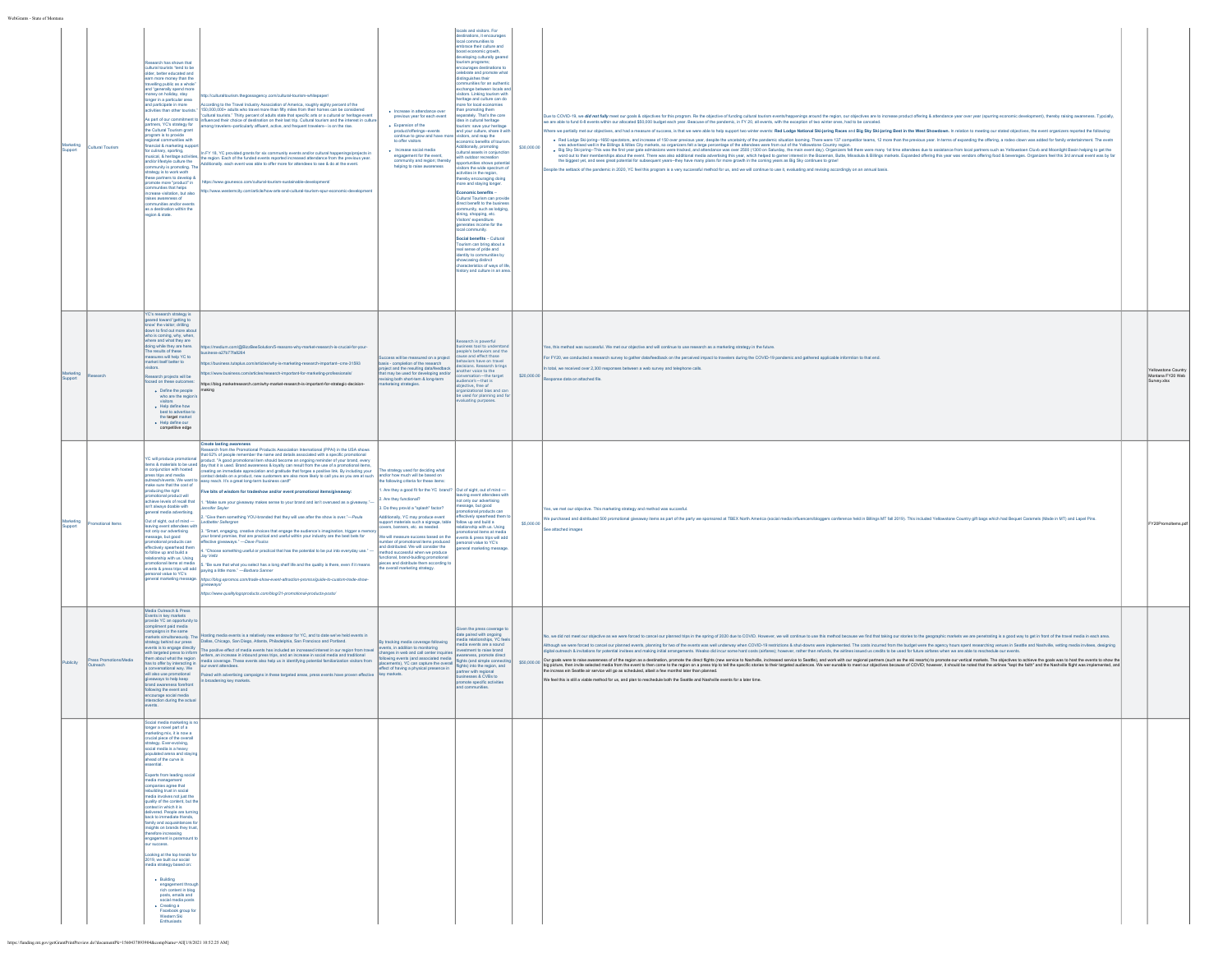| WebGrants - State of Montana |          |             |                                                                                                                                                                                                                                                                                                                                                                                                                                                                                                                                                                                                                                                                                                                                                                                                                                                                                                                                                                                                                                                                                                                                                                                                                                                                                                                                                                                                                                                                                                                                                                                                                                                                                                                                                                                                                                                                                                                                                                                                                                                                                                                                                                                                                                                                                                                                                                                                                                                                                                                                                                                                                                                                             |                                                                                                                                                                                                                                                                                                                                                                                                                                                                                                                                                                                                                                                                                                                                                                                                                                                                                                                                                                                                                                                                                                                                                                                                                                                                                                                                                                                                                                                                                                                                                                                                                                                                                                         |                                                                                                                                                                                                                                                                                                                                                                                                                                                                                                                                                                                                                                                                                                                                                                                                                                                                                                                                                                                                                                |                                                                                                                                                                                                                                                                                                     |               |                                                                                                                                                                                                                                                                                                                                                                                                                                                                                                                                                                                                                                                                                                                                                                                                                                                                                                                                                                                                                                                                                                                                                                                                                                                                                                                                                                                                                                                                                                                                                                                                                                                                                                                                                                                                                                                                                                                                                                                                                                                                                                                                                                                                                                                                                                                                                                                                                                                                                                                                                                                                                                                                                                                                                                                                                                                                                                                                                                                                                                                                                                                                                                                                                                                                                                                                                                                                                                         |                                            |
|------------------------------|----------|-------------|-----------------------------------------------------------------------------------------------------------------------------------------------------------------------------------------------------------------------------------------------------------------------------------------------------------------------------------------------------------------------------------------------------------------------------------------------------------------------------------------------------------------------------------------------------------------------------------------------------------------------------------------------------------------------------------------------------------------------------------------------------------------------------------------------------------------------------------------------------------------------------------------------------------------------------------------------------------------------------------------------------------------------------------------------------------------------------------------------------------------------------------------------------------------------------------------------------------------------------------------------------------------------------------------------------------------------------------------------------------------------------------------------------------------------------------------------------------------------------------------------------------------------------------------------------------------------------------------------------------------------------------------------------------------------------------------------------------------------------------------------------------------------------------------------------------------------------------------------------------------------------------------------------------------------------------------------------------------------------------------------------------------------------------------------------------------------------------------------------------------------------------------------------------------------------------------------------------------------------------------------------------------------------------------------------------------------------------------------------------------------------------------------------------------------------------------------------------------------------------------------------------------------------------------------------------------------------------------------------------------------------------------------------------------------------|---------------------------------------------------------------------------------------------------------------------------------------------------------------------------------------------------------------------------------------------------------------------------------------------------------------------------------------------------------------------------------------------------------------------------------------------------------------------------------------------------------------------------------------------------------------------------------------------------------------------------------------------------------------------------------------------------------------------------------------------------------------------------------------------------------------------------------------------------------------------------------------------------------------------------------------------------------------------------------------------------------------------------------------------------------------------------------------------------------------------------------------------------------------------------------------------------------------------------------------------------------------------------------------------------------------------------------------------------------------------------------------------------------------------------------------------------------------------------------------------------------------------------------------------------------------------------------------------------------------------------------------------------------------------------------------------------------|--------------------------------------------------------------------------------------------------------------------------------------------------------------------------------------------------------------------------------------------------------------------------------------------------------------------------------------------------------------------------------------------------------------------------------------------------------------------------------------------------------------------------------------------------------------------------------------------------------------------------------------------------------------------------------------------------------------------------------------------------------------------------------------------------------------------------------------------------------------------------------------------------------------------------------------------------------------------------------------------------------------------------------|-----------------------------------------------------------------------------------------------------------------------------------------------------------------------------------------------------------------------------------------------------------------------------------------------------|---------------|-----------------------------------------------------------------------------------------------------------------------------------------------------------------------------------------------------------------------------------------------------------------------------------------------------------------------------------------------------------------------------------------------------------------------------------------------------------------------------------------------------------------------------------------------------------------------------------------------------------------------------------------------------------------------------------------------------------------------------------------------------------------------------------------------------------------------------------------------------------------------------------------------------------------------------------------------------------------------------------------------------------------------------------------------------------------------------------------------------------------------------------------------------------------------------------------------------------------------------------------------------------------------------------------------------------------------------------------------------------------------------------------------------------------------------------------------------------------------------------------------------------------------------------------------------------------------------------------------------------------------------------------------------------------------------------------------------------------------------------------------------------------------------------------------------------------------------------------------------------------------------------------------------------------------------------------------------------------------------------------------------------------------------------------------------------------------------------------------------------------------------------------------------------------------------------------------------------------------------------------------------------------------------------------------------------------------------------------------------------------------------------------------------------------------------------------------------------------------------------------------------------------------------------------------------------------------------------------------------------------------------------------------------------------------------------------------------------------------------------------------------------------------------------------------------------------------------------------------------------------------------------------------------------------------------------------------------------------------------------------------------------------------------------------------------------------------------------------------------------------------------------------------------------------------------------------------------------------------------------------------------------------------------------------------------------------------------------------------------------------------------------------------------------------------------------------|--------------------------------------------|
|                              | ublicity | ocial Media | · Utilizing user<br>generated content<br>built around<br>hashtags<br>· Curated Instagran<br>and Facebook<br>stories for each<br>community<br>· Increased paid por<br>· Continued focus or<br>video<br>Build blog content.<br>Continue to tell the stories<br>the people, places and<br>ventures in Yellowstone<br>juntry. This content helps<br>drive our organic traffic,<br>hich is currently 14.2% of<br>of total website traffic, and<br>crease of 145.56% over<br>FY18. This content is<br>shed out via our social<br>channels and to our email<br>list. Email open rates are<br>averaging 18.21%, versus<br>the industry average of<br>4.65%, indicating our<br>ategy is working.<br><b>Create Facebook Groups</b><br>Iding smaller audience<br>groups around specific<br>laces and activities is<br>ning a necessary w<br>engage people with<br>cific interests. Facebool<br>of uov wolls oals aguon<br>old algorithms, therefore<br>aking your content more<br>evant to the audience.<br>.<br>Soming a group also<br>reates demand: it is hum<br>sates demand; it is human<br>ture to want to be a part o<br>a group of like-minded<br>ocus on Curated<br>Instagram and Facebook<br>Stories.<br>Stories are growing 15x<br>aster than feed-based<br>sharing. (Hootsuite, Social<br>Media Trends, 2019.) Our<br>strategy is to use this<br>ethod to highlight our<br>ries for each area, whi<br>an be saved in Highlight<br>Iontent will be a mix of<br>ginal photos and video<br>pled with our user<br>pled with our user<br>erated content campaig<br>using the hashtag<br>ondYellowstone, This<br>spalgn encourages<br>isitors to tag their photos<br>long with their (#location<br>nd #Montana, A weekly<br>Iveaway of a Yellowstone<br>untry Montana hat<br>courages people to<br>gage with the hashtag<br>d we are providing sm.<br>sters and business card<br>reminders for visitors<br>ich chambers and visit<br>niers can use to help<br>omote the campaign. Th<br>goal is to generate content<br>showcasing personal,<br>authentic experiences.<br><b>Amplify Paid Posts.</b><br>Watching organic content<br>that performs well and re-<br>osing it into paid ads<br>es us the advantage of<br>wing we are speaking<br>lirectly to what interests<br>ople. We currently do the<br>th our blog posts, but by<br>tching the trends, we ca<br>reate more effective social<br>ads based on proven<br>Continue Focus on Video<br>trough collaboration with<br>rd members, CVB<br>ectors and local<br>esses we will continu<br>send and share video<br>int from around the<br>area. To date in FY19,<br>wers have viewed o<br>142K minutes of video on<br>ebook. | . Hootsuite annual report on the latest global trends in social media, 2019:<br>1. Rebuilding trust: Brands get human as the circle of trust on social media tightens.<br>2. Storifying social: Content teams adapt as Stories offer new formats for sharing. We<br>2. Closing the ads gap: More competition on paid social requires marketers to up their<br>game. We ads gap: More competition on paid social requires marketers to up their<br>4. Cracking the commerce code: Improved social shoppin<br>sales, U2<br>5. Messaging eats the world: Customers demand better 1:1 social experiences. $\frac{17}{26}$<br>. 5 Data-Backed Social Media Trends You Need to Know for 2019.<br>ntips://butter.com/resources/social-media-trends-2019<br>14 Social Media Trends That Every Marketer Should Know About In 2019<br>https://www.forbes.com/sites/forl<br>nicationscouncil/2019/02/01/14-social-<br>la-trends-that-every-marketer-should-know-about-in-2019/#623ed3c03796<br>. Stories are surpassing feed-sharing. Now what? Stories are growing 15X faster<br>than feeds, so behavior must evolve, https://techcrunch.com/2018/05/02/stories-an<br>about-to-surpass-feed-sharing-now-what/<br>+ 5 Social Media Marketing Trends That Will Dominate 2019   Social Media Today.<br>oday.com/news/5-social-media-marketing-trends-that-will-<br>https://www.socialmed<br>dominate-2019/543477/<br>11 Game-Changing Social Media Trends to Watch for In 2019.<br>https://socialmediaweek.org/blog/2018/12/11-game-changing-social-media-trends-to-<br>watch-for-in-2019/<br>+ 10 Social Media Trends to Watch in 2019.<br>. 7 social media trends to watch in 2019, Sprout Social.<br>https://sprc | ease in social media traffic to<br>site by 20%.<br>ntinued growth and engagement in<br>our social media following year over<br>year. Our priority is engagement over a<br>pecific number of followers.<br>sase number of blog posts to 30 pe<br>year; 1/3 on outdoor recreation, 1/3<br>istory and culture. 1/3 stories of the<br>ple, places and co<br>tart a Facebook Group for Western Sk<br>Audiences, build engagement by starting<br>dialogues and encouraging members to<br>ribute.<br>reate Instagram and Facebook Stories<br>reate instagram and Pacebook Stones<br>or each community. Populate with both<br>ur own photos and videos as well as<br>user generated content from visitors,<br>CVR's Chambers and other tourism<br>ease our paid social media posts<br>ed organic content that is performing<br>conjunction with our website goals.<br>ee positive growth in unique and<br>ase email coen rate to 20% from<br>18.21%. This is a steady, but reasons<br>growth rate on top of an already high<br>verage. | cial Media is an integra<br>mponent of the overall<br>arketing strategy. It<br>pports the Consumer<br>dvertising & Publicity/Publi<br>vareness campaigns, gives<br>is a platform to support<br>engages both new and<br>speat visitors, and allows<br>continuously tell the<br>owstone Country story |               | es, we met av dijective and will continue using this strategy and method. Social media advertising continues to be not flee that disclose in a COVID-19 world and allowed for YC to cancel, pause and stop some plans when tra<br>3OAL: Increase in social media traffic to website by 20%.<br>IESULT: Social media traffic to the website increased by 3.98% overall. However, our social media engagement dropped significantly from mid-March through June, causing us to miss our goal of increasing our traffic from soc<br>GOAL: Continued growth and engagement in our social media following year over year. Our priority is engagement over a specific number of followers.<br>RESULT: Engagement across our social channels increased 45% year over year. Our followings also increased, with the largest growth coming from Instagram, increasing from 1200 followers to 10,500 followers in FY20.<br>GOAL: Increase number of blog posts to 30 per year; 1/3 on outdoor recreation, 1/3 history and culture, 1/3 stories of the people, places and communities<br>RESULT: Posted a total of 35 blog posts divided between outdoor recreation, history and culture and stories of people, places and communities. We received 48,117 visits to the website from Facebook, the majority being from<br>GOAL: Start a Facebook Group for Western Ski Audiences, build engagement by starting dialogues and encouraging members to contribute.<br>RESULT: In FY20 we started our first Facebook Group. In order to reach a more broad, diverse group of people, we created Wildlife Sightings in Montana's Yellowstone Country, instead of Western Ski Audiences. The group has<br>\$35,000.00 GDAL: Create Instagram and Facebook Stories for each community. Populate with both our own photos and videos as well as user generated content from visitors, CVB's, Chambers and other tourism partners.<br>RESULT: Each of our main communities have a Highlight on our Instagram page. As stories publish, they are saved to the highlight. In FY20, this strategy worked well with our influencers, giving us the ability to add their<br>GOAL: Increase our paid social media posts based organic content that is performing well.<br>RESULT: Our budget for paid social posts was \$10K for FY20. In FY19, we spent \$6,134.75, in FY20 the total spend was \$5,977.93. However, we stopped spending when COVID-19 hit, and did not resume for the remainder of the 4t<br>SOAL: In conjunction with our website goals, see positive growth in unique and repeat visitors.<br>RESULT: Total website visitors were up 36.81% in FY20 and new users saw an increase of 36.76%.<br>GOAL: Increase email open rate to 20% from 18.21%. This is a steady, but reasonable growth rate on top of an already high average.<br>RESULT: We did not achieve the desired 20% open rate. We have since modified our email strategy. In FY21 we moved to more frequent communication in a personalized format.<br>Aside from the few months where our engagement and traffic dropped due to COVID-19, we continue to see growth in followers, engagement and website traffic. We are continuing with this strategy in FY21<br>Paid social results can be found at the end of the attached file<br>Yes, we met our objective. Yes, we will continue to use this method. Hosting travel media is a viable way to reach our target audiences. | YCMI FY20 Media<br>erformance<br>FINAL.pdf |
|                              | icity    |             | lowing each outbound<br>iss event, YC evaluates<br>dees and reaches out<br>to a select group to explore<br>the region. Travel writers<br>sted on a variety of trips -<br>anning from individual<br>trips to group trips - with<br>custom itineraries and<br>activities depending on ea<br>nique audience.                                                                                                                                                                                                                                                                                                                                                                                                                                                                                                                                                                                                                                                                                                                                                                                                                                                                                                                                                                                                                                                                                                                                                                                                                                                                                                                                                                                                                                                                                                                                                                                                                                                                                                                                                                                                                                                                                                                                                                                                                                                                                                                                                                                                                                                                                                                                                                   | rom our outbound press trips, we have hosted inbound lournalists with arrangements<br>our consolor is proposed in the consequence of the material consequence of the region. These<br>mallists were on assignment or freelancing stories regarding outdoor recreation activities,<br>mallists were on assignment or freela<br>which is the orimary focus of YC marketing campaigns. These included: whitewater rafting.<br>goffing, fishing, hiking, mountain biking, camping, bird watching, Nordic & alpine skiing<br>snowboarding, ice climbing, snowmobiling and wildlife viewing in Yellowstone National                                                                                                                                                                                                                                                                                                                                                                                                                                                                                                                                                                                                                                                                                                                                                                                                                                                                                                                                                                                                                                                                                           | e objective is to increase brand<br>areness through storytelling.<br>ublicity values, but also through the<br>. Did we reach the target<br>. Did it build awareness of our<br>desitination and/or specific<br>activity?<br>- Reach & social engagement<br>- Quantity & quality of coverage<br>$\bullet$ # of articles produced                                                                                                                                                                                                                                                                                                                                                                                                                                                                                                                                                                                                                                                                                                 | king with the media is a<br>important way for<br>Yellowstone Country to tell<br>our story; it helps per<br>experience for visitors<br>and supports consume<br>advertising campaigns. This<br>is part of the inspiration<br>phase, but also serves a<br>purpose as part of the<br>ntation phase.     |               | n all, we brought in 8 total people:<br>Sarah Ricks - Trip with Husband<br>Usaam volcai - Yny amn i Auseane<br>Meagan Wristen - TBEX Post Farm - Old Falthful Adventure (https://www.mommytravels.net)<br>Nora Durn - TBEX Post Farm - Old Falthful Adventure (https://www.theprofessionalhobo.com/)<br>Rob Taylo<br>April Erhard - TBEX Post Fam - Senic Drives & Mountain Vibes (https://aprilgolightly.com/)<br>an emano - 1 oezh e roar rann - oemo un vez a moumann vuoez (mapazoaping)<br>srilyn Owen - TBEX Post Fam - Scenic Drives & Mountain Vibes (https://inot<br>ssica Elliott- TBEX Post Fam (https://www.howdareshe.org/)<br>Nina Ragusa - TBEX Post Fam (https://whereintheworldisnina.com/)<br>anna Royal - TBEX Post Fam (https://www.crazyfamilyadventure.com/)<br>Influencer ltineraries, output and screenshots are attached here at file name "FY20 Influencers". Final product is kept on file at the organization.<br>We can measure success through publicity values, but also through the following:<br>. Did we reach the targ<br>\$40,000.00 We did reach our larget audiences. We selected most of these witters primarily due to their heavy family-travel audiences, which we emerged as a target market for us. The other writers focused on adventure trave<br>. Did it build awareness of our desitination and/or specific activity?<br>Yes, it built awareness of our destination.<br>· Reach & social engagement<br>me with term mediate in the large undercost attaching more posit, due to the interest of methoding operating between more engaging conter. Experience auraching to include and the interest and interest and the state of the<br>. Quantity & quality of coverage<br>The quality of coverage wa targeted to writers with large instagram followings which helped up grow our instagram audience by 45% from FY19 to FY20.<br>· # of articles produced<br>The total number of articles produced was down from FY19, as most of our writers were on post-fam visits as opposed to individual trips which are more catered to their end goals of the trip and helps them create more conte<br>due to COVID-19. 10 articles were produced with much more social interaction as well.                                                                                                                                                                                                                                                                                                                                                                                                                                                                                                                                                                                                                                                                                                                                                                                                                                                                                                                                                                                                                                                                                                                                                                                                | Y20 Influencers.pdf                        |
|                              |          |             |                                                                                                                                                                                                                                                                                                                                                                                                                                                                                                                                                                                                                                                                                                                                                                                                                                                                                                                                                                                                                                                                                                                                                                                                                                                                                                                                                                                                                                                                                                                                                                                                                                                                                                                                                                                                                                                                                                                                                                                                                                                                                                                                                                                                                                                                                                                                                                                                                                                                                                                                                                                                                                                                             |                                                                                                                                                                                                                                                                                                                                                                                                                                                                                                                                                                                                                                                                                                                                                                                                                                                                                                                                                                                                                                                                                                                                                                                                                                                                                                                                                                                                                                                                                                                                                                                                                                                                                                         |                                                                                                                                                                                                                                                                                                                                                                                                                                                                                                                                                                                                                                                                                                                                                                                                                                                                                                                                                                                                                                |                                                                                                                                                                                                                                                                                                     | \$1,705,263.0 |                                                                                                                                                                                                                                                                                                                                                                                                                                                                                                                                                                                                                                                                                                                                                                                                                                                                                                                                                                                                                                                                                                                                                                                                                                                                                                                                                                                                                                                                                                                                                                                                                                                                                                                                                                                                                                                                                                                                                                                                                                                                                                                                                                                                                                                                                                                                                                                                                                                                                                                                                                                                                                                                                                                                                                                                                                                                                                                                                                                                                                                                                                                                                                                                                                                                                                                                                                                                                                         |                                            |

*Markething Method Evaluation Attachments*

| Attachment 1 | FY20 Yellowstone Country Budget to Actual update pie chart.pdf |
|--------------|----------------------------------------------------------------|
| Attachment 2 | FY20FINALBudgetvsActualReport.xlsx                             |
| Attachment 3 | FY20 Digital (Some files didn't convert).pdf                   |
| Attachment 4 | YC Travel Guide.pdf                                            |
| Attachment 5 | Scenic Road Map.pdf                                            |
|              |                                                                |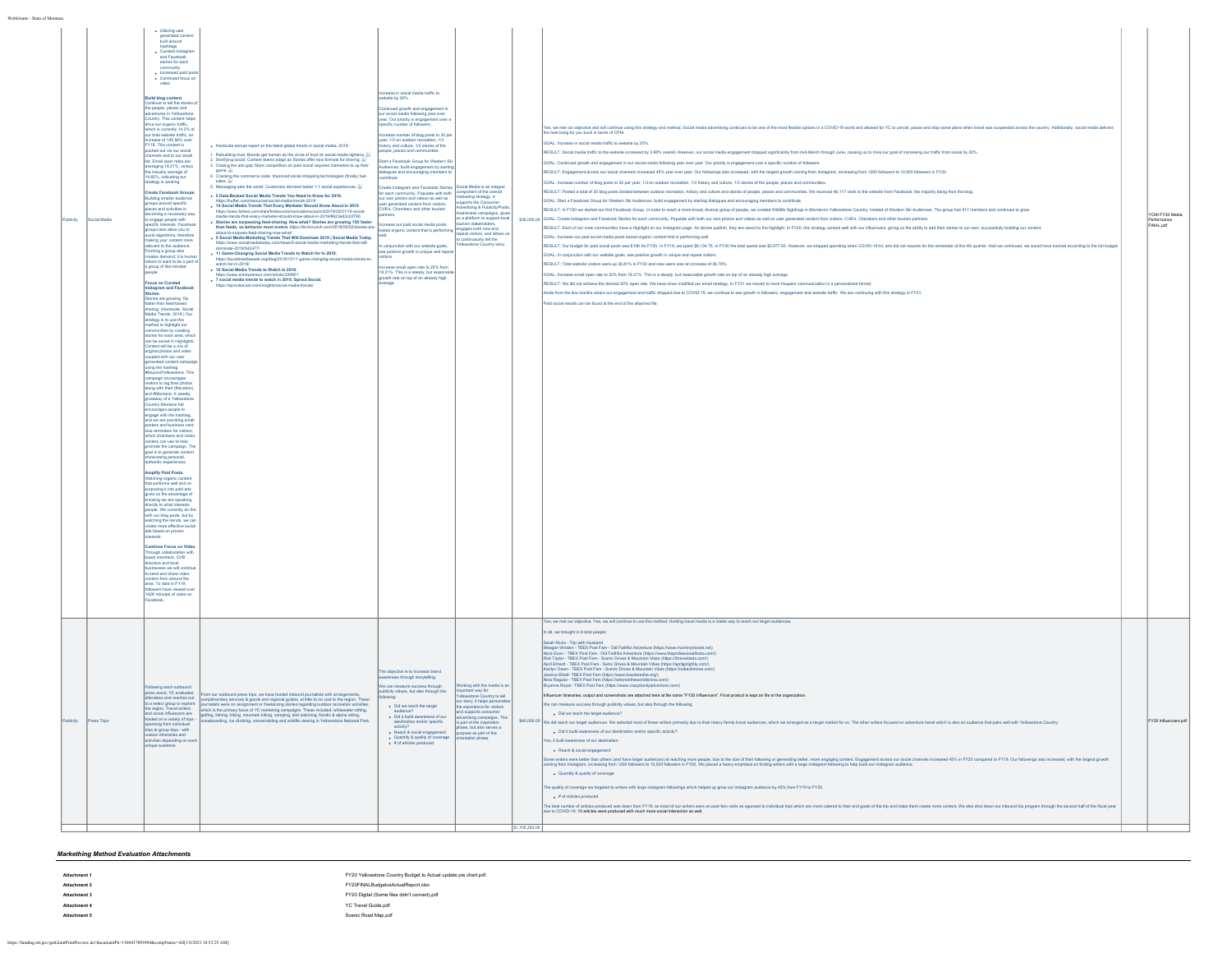- **Attachment 8 Attachment 9**
- **Attachment 10**
- 
- **Attachment 6** [YC Home Page Screen Shot.png](https://funding.mt.gov/fileDownload.jsp?filename=1609802187292_YC+Home+Page+Screen+Shot.png) **Attachment 7** [FY20 Web User Feedback.pdf](https://funding.mt.gov/fileDownload.jsp?filename=1609802187730_FY20+Web+User+Feedback.pdf)

## *Marketing Method Budget*

| <b>Marketing Segment</b> | <b>Marketing Method</b>              | Bed tax funded budget | Non bed tax funded budget (optional) |
|--------------------------|--------------------------------------|-----------------------|--------------------------------------|
| Consumer                 | Print Advertising                    | \$140,000.00          | \$0.00                               |
| Consumer                 | <b>Online/Digital Advertising</b>    | \$400,000.00          | \$0.00                               |
| Consumer                 | Photo/Video Library                  | \$68,000.00           | \$0.00<br>--                         |
| Consumer                 | <b>Travel Guide</b>                  | \$150,000.00          | \$0.00<br>_                          |
| Consumer                 | Website/Internet Development/Updates | \$100,000.00          | \$0.00                               |
| Consumer                 | Printed Material                     | \$35,000.00           | \$0.00<br>_                          |
| Consumer                 | Electronic Adv - Newsletter, E-blast | \$20,000.00           | \$0.00                               |
| Consumer                 | Joint Ventures                       | \$507,546.00          | \$0.00<br>_                          |
| __                       |                                      | \$1,420,546.00        | \$0.00                               |
| Marketing Support        | Research                             | \$20,000.00           | --<br>\$0.00                         |
| Marketing Support        | Administration                       | \$208,294.00          | _<br>\$0.00                          |
| Marketing Support        | Fulfilment/Telemarketing/Call Center | \$86,000.00           | --<br>\$0.00<br>--                   |
| <b>Marketing Support</b> | Opportunity Marketing                | \$1,000.00            | \$0.00<br>--                         |
| Marketing Support        | VIC Funding/Staffing/Signage         | \$120,000.00          | \$0.00                               |
| <b>Marketing Support</b> | Cultural Tourism                     | \$50,000.00           | \$0.00                               |
| Marketing Support        | Promotional Items                    | \$5,000.00            | \$0.00                               |
|                          |                                      | \$490,294.00          | \$0.00                               |
| Publicity                | Social Media                         | \$58,000.00           | __<br>\$0.00<br>__                   |
| Publicity                | Press Trips                          | \$23,000.00           | \$0.00<br>__                         |
| Publicity                | Press Promotions/Media Outreach      | \$50,000.00           | \$0.00<br>__                         |
|                          |                                      | \$131,000.00          | \$0.00<br>_                          |
|                          |                                      | \$2,041,840.00        | \$0.00                               |

## *Miscellaneous Attachments*

| <b>Description</b>                        | <b>File Name</b>                                       | <b>File Size</b> |
|-------------------------------------------|--------------------------------------------------------|------------------|
| FY 20 Budget Pie Chart                    | FY 20 Budget Pie Chart 5-1-19.xlsx                     | 17 KB            |
| FY 20 Budget Pie Chart                    | FY 20 Budget Pie Chart 5-1-19.xlsx                     | 17 KB            |
| FY 20 Budget vs Actual Report & Pie Chart | FY 20 FINAL Budget vs Actual Report and PIE CHART.xlsx | 154 KB           |
|                                           |                                                        |                  |

# *Reg/CVB Required Documents*

**Description File Name File Size** FY 20 Required (signed) Documents [FY 20 signed docs.pdf](https://funding.mt.gov/fileDownload.jsp?filename=1556650601597_FY+20+signed+docs.pdf) 1.0 MB